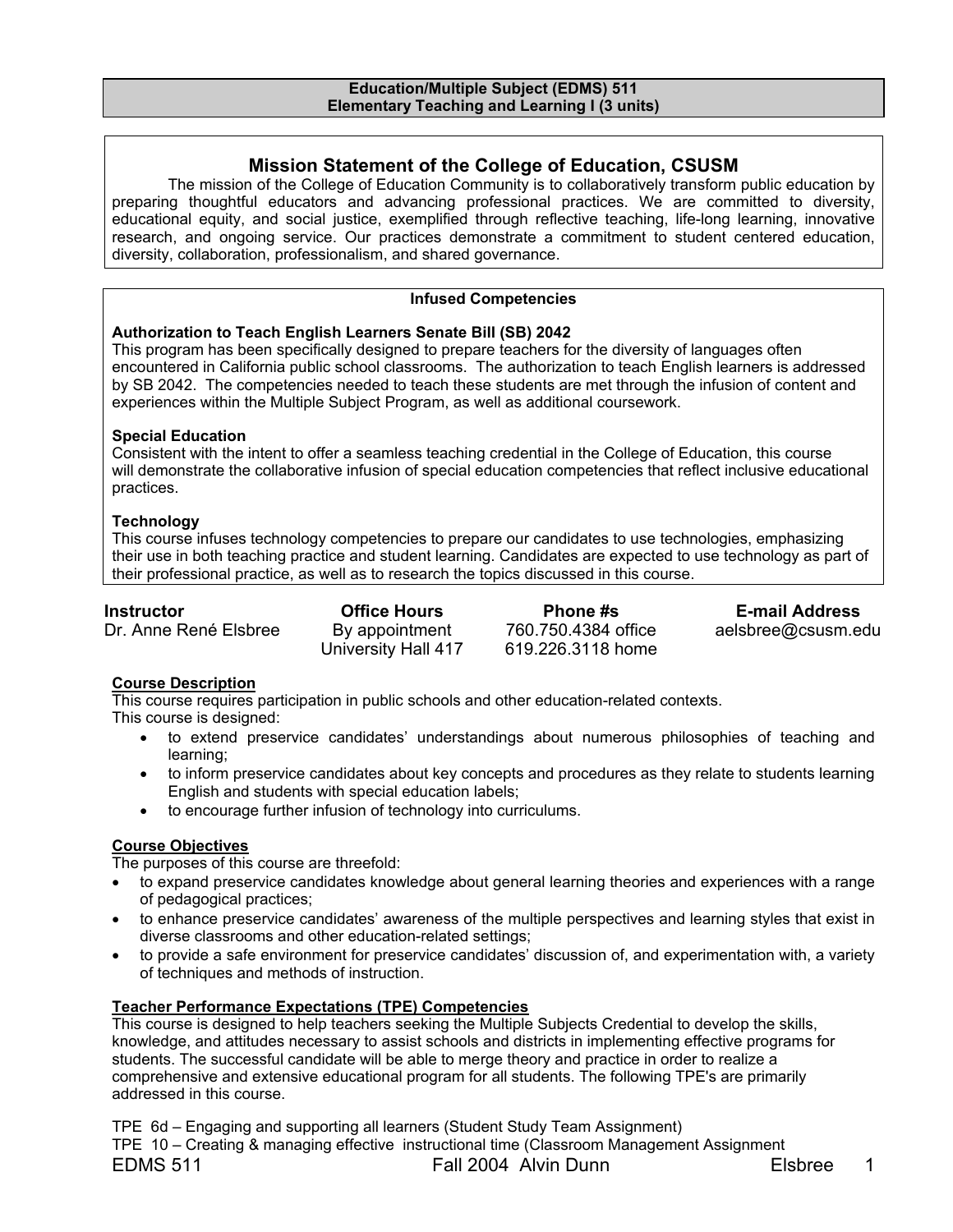#### **Required Text**

- Tomlinson, Carol Ann. (1999). *The Differentiated Classroom: Responding to the needs of all learners.* Alexandria, VA: Association for Supervision and Curriculum Development. ISBN # 0- 87120-342-1 (Available as an e-book online.)
- Choate, J. S. (2004) *Successful inclusive teaching (4rd ed.)* Needham, MA: Allyn & Bacon.
- Villa, R. and Thousand, J. (1995). *Creating an Inclusive School*. Alexandria, VA: Association for Supervision and Curriculum Development.
- Marion, Valadez, and Woo (2003). *DEEP Reader.* Needham Heights, MA: Allyn and Bacon.
- *Task Stream Electronic Portfolio*, Must register and pay fee online prior to first class @ www.TaskStream.com (register for 1 year minimum).
- Ladson-Billings, Gloria. (2001). *Crossing Over to Canaan: the journey of new teachers in diverse classrooms*. San Francisco: Jossey-Bass.

**Accommodation for Disabilities:** Please discuss your needs with the instructor within the first week of the semester & contact Disabled Student Services, 5025A Craven Hall, (760) 750-4905 or (760) 750-4909 (TDD).

**Plagiarism:** All work submitted for this course should reflect students' efforts. When relying on supporting documents authored by others, cite them clearly and completely using American Psychological Association (APA) Manual, 5<sup>th</sup> edition. Failure to do so may result in failure of the course.

**Grading Policy:** All students will come prepared to class; readings & assignments are due on date listed.

 All required work is expected to be on time. One grade level will be deducted for each class meeting for which it is late (e.g., an "A" assignment that is submitted one class session late will be marked down to a  $E$ "B"). Unless prior instructor approval is secured, assignments will not be accepted three class sessions after which they are due. Exceptions will be handled on a case-by-case basis, as determined by the instructor.

It is expected that students will proofread and edit their assignments prior to submission. Students will ensure that the text is error-free (grammar, spelling), and ideas are logically and concisely presented. The assignment's grade will be negatively affected as a result of this oversight. Each written assignment will be graded approximately 80% on content and context (detail, logic, synthesis of information, depth of analysis, etc.), and 20% on mechanics (grammar, syntax, spelling, format, uniformity of citation, etc.). All citations, where appropriate, will use American Psychological Association (APA) format. Consult American Psychological Association (APA) Manual,  $5<sup>th</sup>$  edition for citation guidance.

 Grading will also include a component of "professional demeanor." Students will conduct themselves in ways that are generally expected of those who are entering the education profession. This includes but is not limited to:

- On-time arrival to all class sessions;
- Advance preparation of readings and timely submission of assignments;
- Respectful participation in all settings (e.g., whole group, small group, in/outside of class);
- Carefully considered, culturally aware approaches to solution-finding.

#### **Course Assignments**

| <b>Student Study Team Simulation</b> | 5 points       |               |               |
|--------------------------------------|----------------|---------------|---------------|
| <b>Student Study Team Assignment</b> | 10 points      |               |               |
| Peer Teaching Demonstration          | 15 points      |               |               |
| Observation                          |                |               | 10 points     |
| Lesson Plan                          |                |               | 10 points     |
| Electronic Portfolio                 |                |               | 10 points     |
| Classroom Management Plan            | 20 Points      |               |               |
| Attendance/Participation             | 16 points      |               |               |
| <b>Professional Demeanor</b>         |                |               | 4 points      |
| <b>Total</b>                         |                |               | 100 points    |
| <b>Grading Scale</b>                 | $A = 93 - 100$ | $B+=86-89$    | $C+= 77-79$   |
|                                      | $A = 90 - 92$  | B=83-86       | $C = 73-76$   |
|                                      |                | $B = 80 - 82$ | $C - 70 - 72$ |

**Please note assignments are due whether or not you are present in class that day.** 

**While this syllabus is carefully planned, it may be modified at any time in response to the needs and interests of the class.**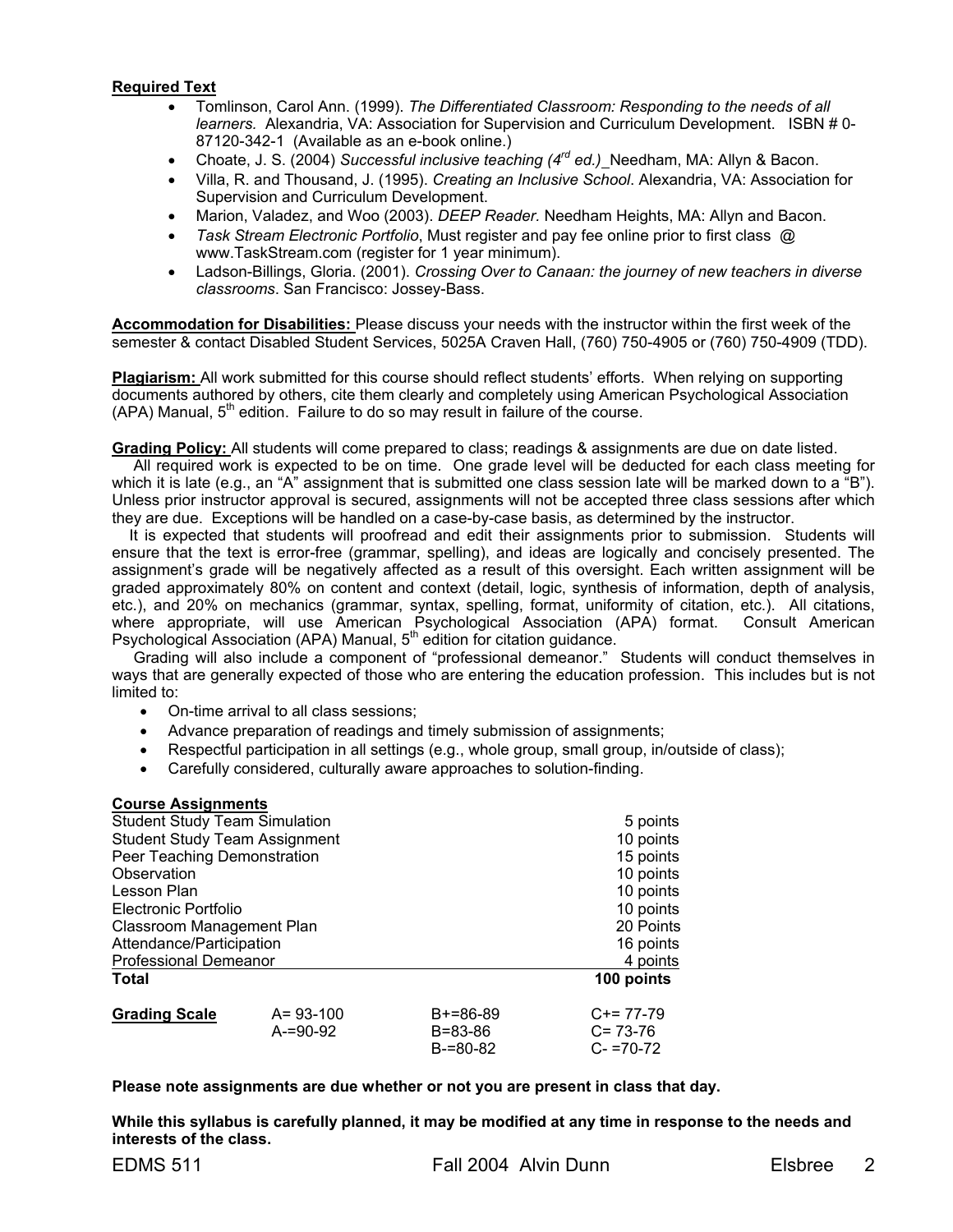## **College of Education Attendance Policy**

Due to the interactive nature of courses in the COE, and the value placed on the contributions of every student, students are expected to prepare for, attend, and participate in all classes. For extenuating circumstances contact the instructors **before** class is missed, and make arrangements to make up what was missed. At minimum, a student must attend more than 80% of class time, or s/he may not receive a passing grade for the course. If a student misses 6 or more hours of class or is late (or leaves early) for more than three sessions, the highest possible grade earned will be a "C". **Notification of absences does not allow students to assume they are automatically excused from class or making up missed class.** 

| student's name printed                               |                                     |                                   |                   | <b>Spring placement</b> |                                             |
|------------------------------------------------------|-------------------------------------|-----------------------------------|-------------------|-------------------------|---------------------------------------------|
| signature                                            |                                     |                                   |                   | date                    |                                             |
| home telephone                                       |                                     | cell phone                        |                   | email                   |                                             |
| Attendance/participation/quiz & homework grade (16%) |                                     |                                   |                   |                         |                                             |
| Day 1 _______                                        | Day 2 _______                       |                                   |                   |                         | Day 3 _______ Total Points _________ / 16 % |
| Day 4                                                | Day 5 $\_\_\_\_\_\_\_\_\_\_\_\_\_\$ | Day $6 \quad \qquad$              |                   |                         |                                             |
| Day 7 $\frac{1}{2}$                                  |                                     |                                   |                   |                         |                                             |
| <b>Professional Demeanor</b>                         |                                     |                                   |                   |                         | $4\%$                                       |
| Group Assignments (30 %)                             |                                     | <b>Percentage</b>                 |                   | <b>Due Dates</b>        |                                             |
| Lesson Plan                                          |                                     |                                   | $/10\%$           |                         | Sept 13 & 20                                |
| Peer Teaching Demonstrations - Differentiation       |                                     |                                   | $\frac{1}{5\%}$   |                         | Sept 13                                     |
|                                                      |                                     | - Cultural Relevant _______ / 5 % |                   |                         | Sept 20                                     |
|                                                      |                                     | - Management Plans / 5 %          |                   |                         | Oct 4                                       |
| <b>Student Study Team Simulation</b>                 |                                     |                                   | $15\%$            |                         | Sept 27                                     |
|                                                      |                                     |                                   |                   |                         |                                             |
| Individual Assignments (50 %)                        |                                     |                                   | <b>Percentage</b> |                         | <b>Due Dates</b>                            |
| <b>Student Study Team Reflection</b>                 |                                     |                                   | $-110\%$          |                         | Sept 27                                     |
| <b>Observation Report</b>                            |                                     |                                   | $\frac{1}{10\%}$  |                         | Oct 4                                       |
| <b>Electronic Portfolio</b>                          |                                     |                                   |                   | $\frac{1}{2}$ / 10 %    | Oct 11                                      |
| Classroom Management Plan                            |                                     |                                   |                   | $\frac{1}{20\%}$        | <b>Oct 11</b>                               |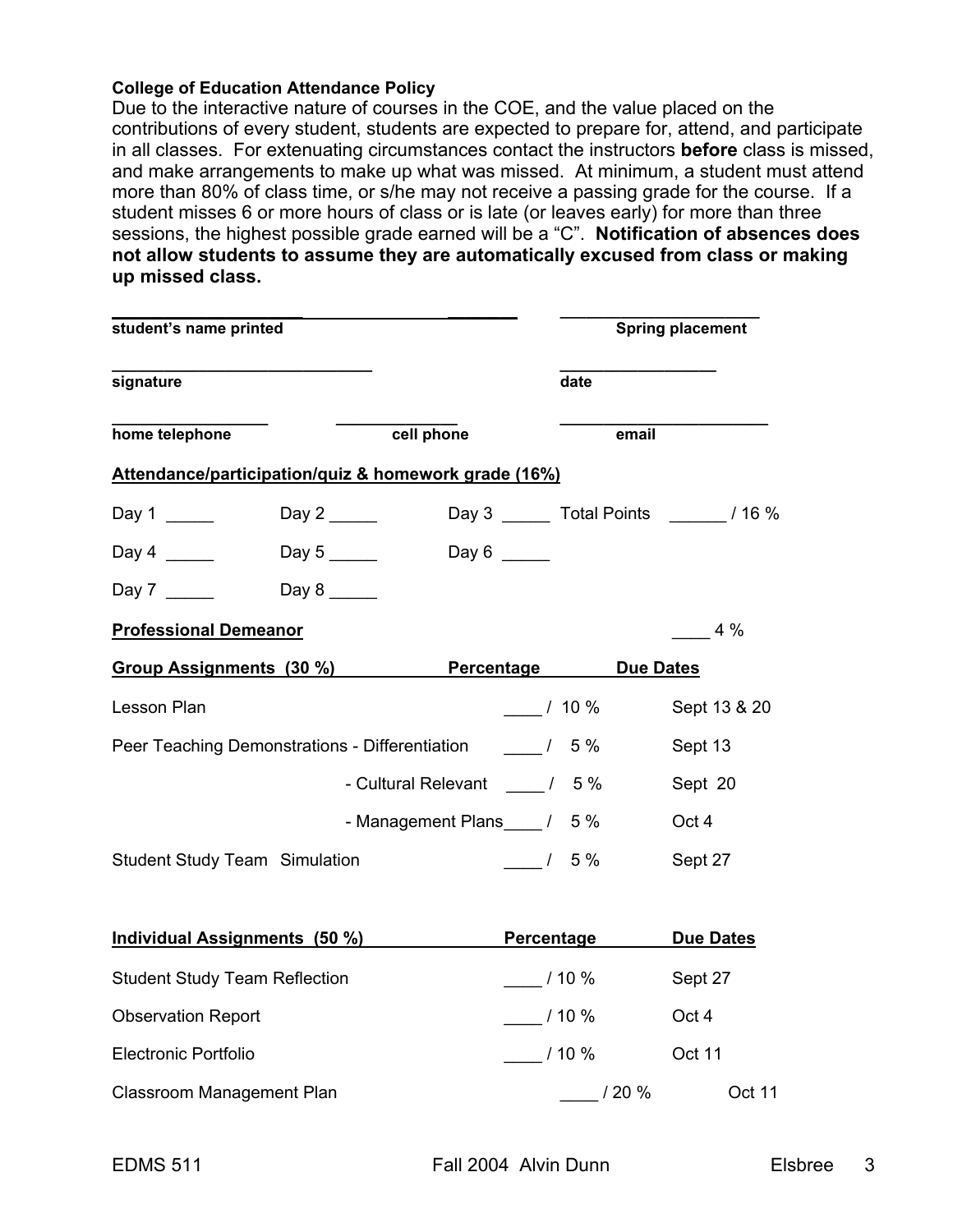Grading 90-100 pts = A 80-89 pts = B 70-79 pts = C

## **Course Outline**

(Timeline Subject to Change pending "Teachable" Moments)

| <b>Date</b>          | <b>Topic</b>                                                                                                                                                                           | <b>Reading Assignment Due</b>                                                                                                                                                                                                                                               |
|----------------------|----------------------------------------------------------------------------------------------------------------------------------------------------------------------------------------|-----------------------------------------------------------------------------------------------------------------------------------------------------------------------------------------------------------------------------------------------------------------------------|
| Session 1<br>Aug 30  | <b>Introduction/Course Overview</b><br><b>Community Building</b><br><b>Mandates for Educators</b><br><b>CSTP/TPE</b><br>Intro to Lesson Planning<br>Intro to TaskStream (computer lab) | <b>Syllabus</b><br><b>TPEs on COE website</b><br>http://lynx.csusm.edu/coe/academics/<br>PoliciesForms.asp<br>Register for www.TaskStream.com                                                                                                                               |
| Sept 6<br>Labor Day  | No Class                                                                                                                                                                               | No Readings                                                                                                                                                                                                                                                                 |
| Session 2<br>Sept 13 | <b>Differentiation</b><br>Demo Center Lesson: Differentiation<br><b>Lesson Plan Activity</b>                                                                                           | Choate: Chapters 1-4 & 16<br>DEEP Reader p. 85-103<br><b>Tomlinson: Differentiated Classroom</b><br>Present on content, process or<br>product<br>Bring a lesson plan<br>Quiz on Tomlinson p. 15-16 & 85                                                                     |
| Session 3<br>Sept 20 | Demo Center Lesson: Culturally<br><b>Relevant Pedagogy</b><br>Reflective Practice - Content<br><b>Observation Activity</b>                                                             | Villa/Thousand: Chapter 5, 6 & 7<br>Ladson-Billings: Entire text<br>Present on academic achievement,<br>cultural competence or sociopolitical<br>consciousness<br>Quiz on Culturally Relevant<br>Pedagogy<br>Bring lesson plan with revisions                               |
| Session 4<br>Sept 27 | <b>Student Study/Success Team</b>                                                                                                                                                      | DEEP Reader: Student Centered &<br>Constructivist p. 254-289<br>Villa/Thousand: Chapter 3 & 4<br>6 Components of SDAIE<br>Bring your evidence for Bart<br>Simpson's SST meeting and your<br>suggested strategies<br>Post SST reflection to portfolio before<br>end of class |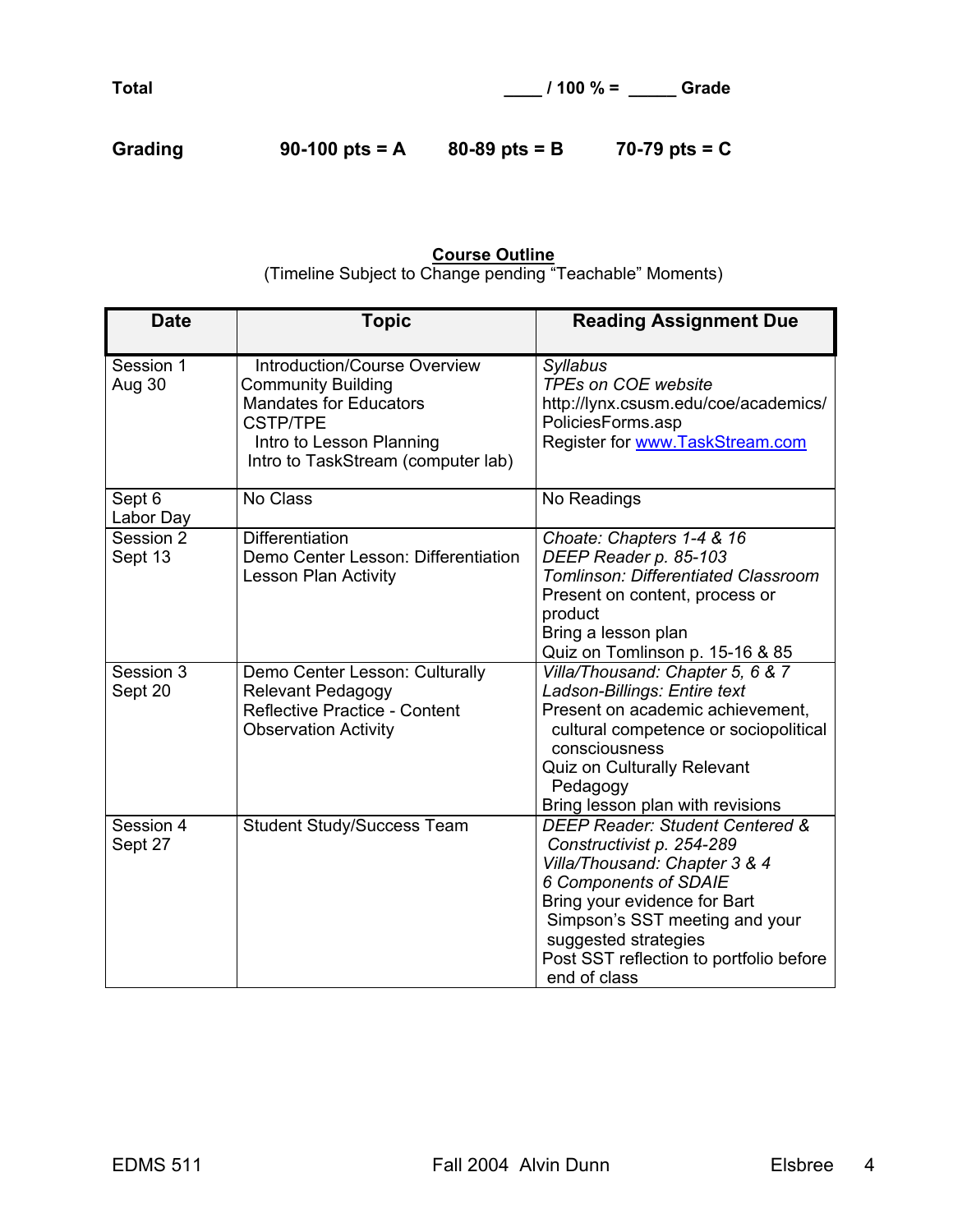| Session 5<br>Oct 4         | Courage to Teach<br>Privileges we have as Teachers<br><b>Philosophy Articulation</b><br><b>Classroom Management Center</b><br><b>Presentations</b><br>What strategies fit our<br>identity/philosophy | <b>Complete Philosophy Survey</b><br><b>Present Management Plan</b><br>Parker Palmer (1997). Courage to<br>Teach: Exploring the inner landscape<br>of a teacher's life, p. 9-33.<br>Peggy McIntosh, White Privilege<br>Write list of privileges you have<br>based on your identity & how you<br>will have that reflected in your<br>teaching actions<br><b>Observation Assignment Due</b> |
|----------------------------|------------------------------------------------------------------------------------------------------------------------------------------------------------------------------------------------------|-------------------------------------------------------------------------------------------------------------------------------------------------------------------------------------------------------------------------------------------------------------------------------------------------------------------------------------------------------------------------------------------|
| Session 6<br>Oct 11        | Classroom Management Plan                                                                                                                                                                            | Choate: Chapter 14 & 15<br><b>DEEP Reader: Creating Learning</b><br>Environments p. 394-429<br><b>Classroom Management Plan Due</b><br>Post management plan to portfolio<br>before end of class                                                                                                                                                                                           |
| Session 7<br>Oct 18        | <b>Course Final: Mock Interview</b><br>Conference with Anne René                                                                                                                                     | Mock Interview-Come dressed and<br>prepared for interview                                                                                                                                                                                                                                                                                                                                 |
| Session 8<br><b>Oct 25</b> | <b>Preparation for Student Teaching</b>                                                                                                                                                              | Review Lesson Format, Write out<br>questions to ask cooperating teacher                                                                                                                                                                                                                                                                                                                   |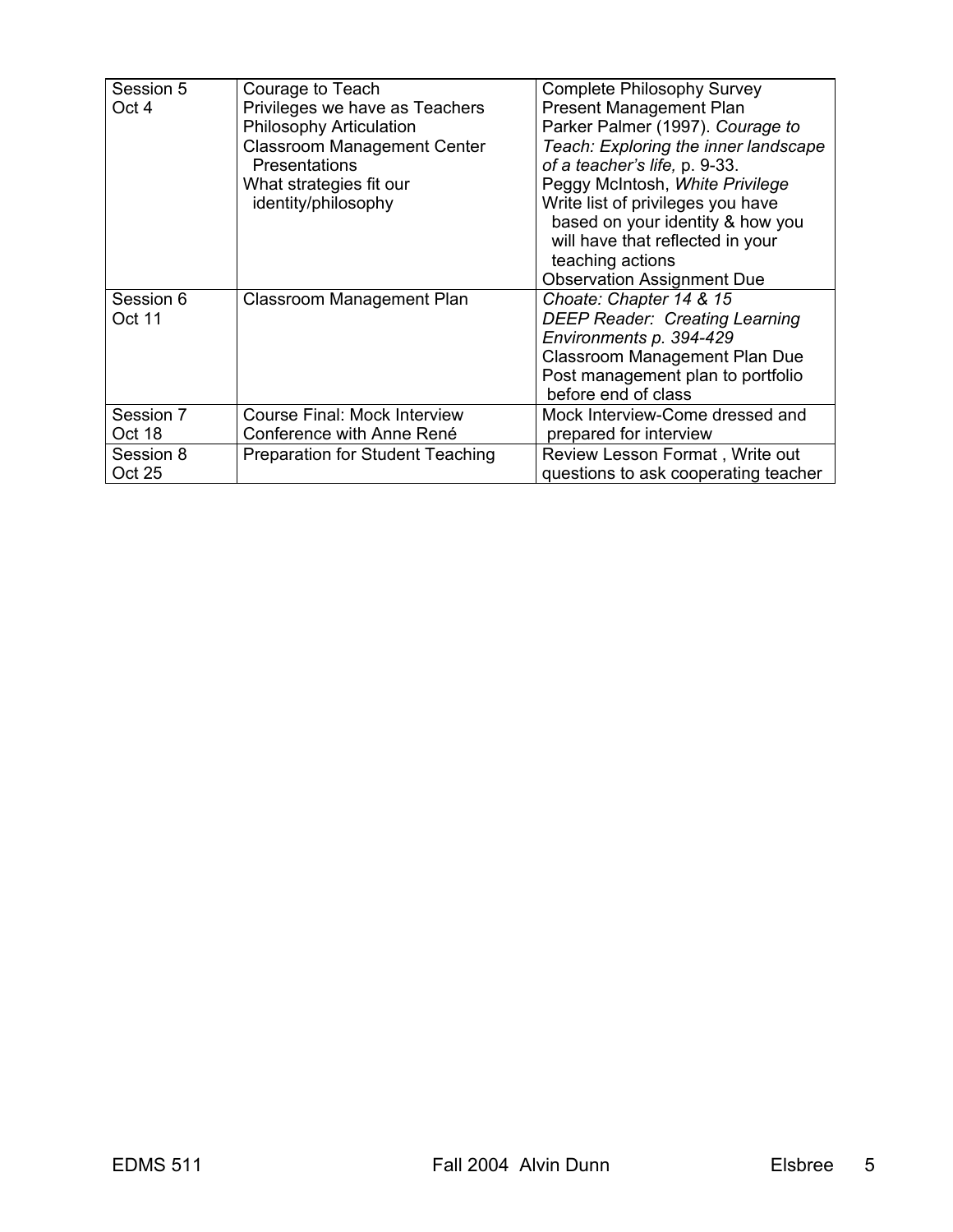## **Differentiated Lesson Plan 10 points**

**Learner Objectives:** Teacher candidates will be able to design a lesson that differentiates content, process and product to maximize learning for students with diverse needs.

**Assessment:** Teacher candidates will write a lesson plan that differentiates content, process, and product for students learning English, students that are accelerated learners, and students with special needs.

**Preparation:** Before beginning assignment teacher candidates read the following resources and demonstrate the ability to complete the prerequisite skills.

| <b>Resources</b>  | Title and necessary information:                                                                                                                                                                                                                 |
|-------------------|--------------------------------------------------------------------------------------------------------------------------------------------------------------------------------------------------------------------------------------------------|
| Textbook/chapters | Choate, J. S. (2000) Successful inclusive teaching $(3^{rd}$ ed.). Needham, MA: Allyn<br>& Bacon. Chapters 1-4 & 16                                                                                                                              |
|                   | Pierangelo, Roger, & Giuliani, George A. (2001). What Every Teacher Should<br>Know about Students with Special Needs: Promoting Success in the classroom.<br>Champaign, IL: Research press. (Suggested reading)                                  |
|                   | Villa, Richard, & Thousand, Jacquelyn. (1995). Creating and inclusive school.<br>Alexandria, VA: ASCD. Chapters 3-7                                                                                                                              |
|                   | Marion, Valadez, and Woo (2003). DEEP Reader. Needham Heights, MA: Allyn<br>and Bacon, P. 85-103                                                                                                                                                 |
|                   | Ladson-Billings, Gloria. (2001). Crossing Over to Canaan: The journey of new<br>teachers in diverse classrooms. San Francisco: Jossey-Bass.                                                                                                      |
| Internet Site(s)  | Tomlinson, Carol Ann. (1999). The Differentiated Classroom: Responding to the<br>needs of all learners. Alexandria, VA: Association for Supervision and Curriculum<br>Development. ISBN # 0-87120-342-1 (Available free @ CSUSM ebooks library.) |
|                   | COE Lesson Format form CSUSM website                                                                                                                                                                                                             |

#### **Prerequisite skills:**

- Teacher candidates are able to write a lesson plan using the COE lesson format.
- Teacher candidates are able to differentiate curriculum and instruction based on content, process, and product as define by Carol Ann Tomlinson (1999).
- Teacher candidates are able to use information about students' readiness range (skills, reading, thinking & information), learning profiles, interests, talents, and culture to differentiate curriculum and instruction (Tomlinson, 1999).
- Teacher candidates are able to identify strategies to meet the needs o
	- o Students learning English (including differentiation for Beginning, Intermediate, and Advanced levels)
	- o Student that are accelerated learners as referred to by Piergangelo & Giuliani (2001)
	- o Students that need special education support under IDEA &/or ADA as referred to by Choate (2000), Piergangelo & Giuliani (2001), and Villa & Thousand (1995)

### **Task Guidelines**

- 1. Design a lesson plan using COE lesson format.
- 2. Describe what you know about the learners and their context in detail. When describing students that are learning English and their levels of language acquisition, students that are accelerated learners, and students that need special education supports under IDEA &/or ADA include: readiness range (skills, reading, thinking & information), learning profiles, interests, talents, and culture for all students.
- 3. Design a differentiated lesson plan. Consider the lesson you are revising, what content, process and products does the lesson incorporate? How could you revise the lesson to differentiate the content, process, or product for your students learning English, for your accelerated learners and your students with special needs? Address their individual needs based on their readiness (skills, reading, thinking & information), learning profile, interests, talents, and culture.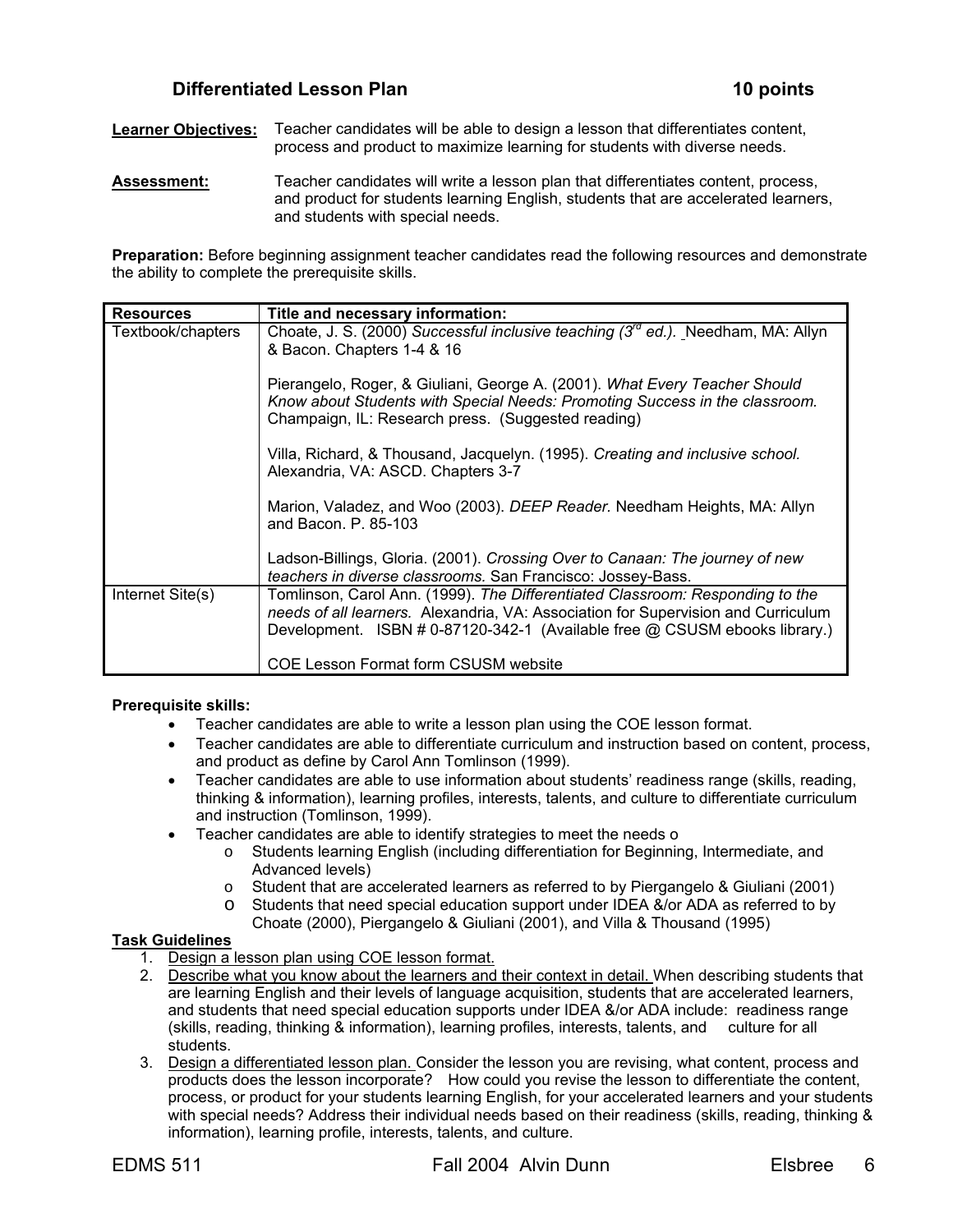4. Plan Implementation. Accommodations need to be provided with dignity. All students need to feel comfortable and supported to maximize learning. What will you do to create an environment so the whole community values differentiation?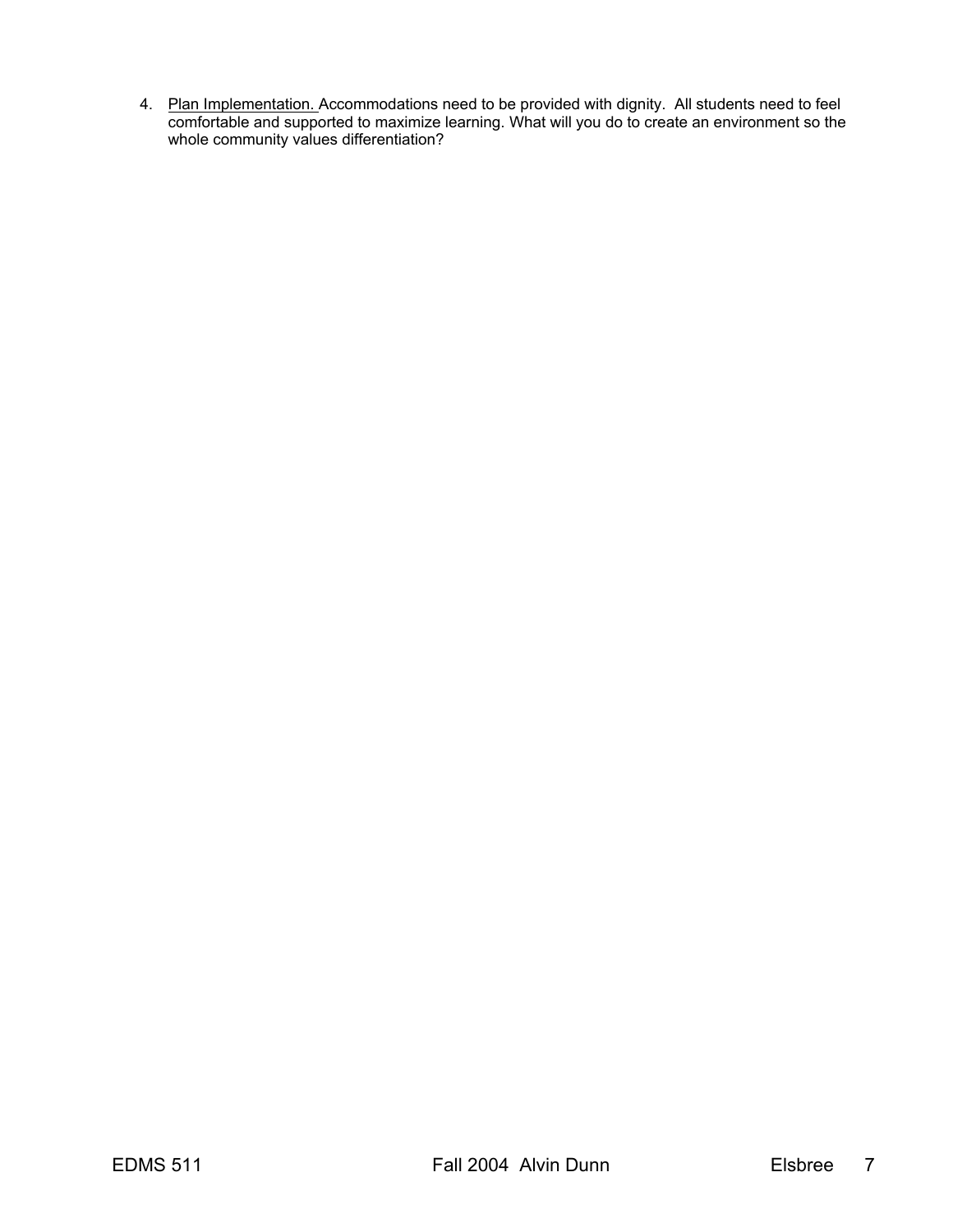## **Differentiated Lesson Plan Graphic Organizer**

| <b>Students with Special Needs</b>                |                                                 |
|---------------------------------------------------|-------------------------------------------------|
| Differentiation Strategy: What will teacher do to | Assessment: What will the student do to         |
| meet the students needs                           | display learning with specific differentiation. |
|                                                   | How will you assess students learning? What     |
|                                                   | criteria will you use?                          |
| <b>Content Differentiation</b>                    |                                                 |
|                                                   |                                                 |
|                                                   |                                                 |
|                                                   |                                                 |
| <b>Process Differentiation</b>                    |                                                 |
|                                                   |                                                 |
|                                                   |                                                 |
|                                                   |                                                 |
| <b>Product Differentiation</b>                    |                                                 |
|                                                   |                                                 |
|                                                   |                                                 |
|                                                   |                                                 |

## **Students that are Accelerated Learners**

| Differentiation Strategy: What will teacher do to<br>meet the students needs | Assessment: What will the student do to<br>display learning with specific differentiation.<br>How will you assess students learning? What<br>criteria will you use? |
|------------------------------------------------------------------------------|---------------------------------------------------------------------------------------------------------------------------------------------------------------------|
| <b>Content Differentiation</b>                                               |                                                                                                                                                                     |
| <b>Process Differentiation</b>                                               |                                                                                                                                                                     |
| <b>Product Differentiation</b>                                               |                                                                                                                                                                     |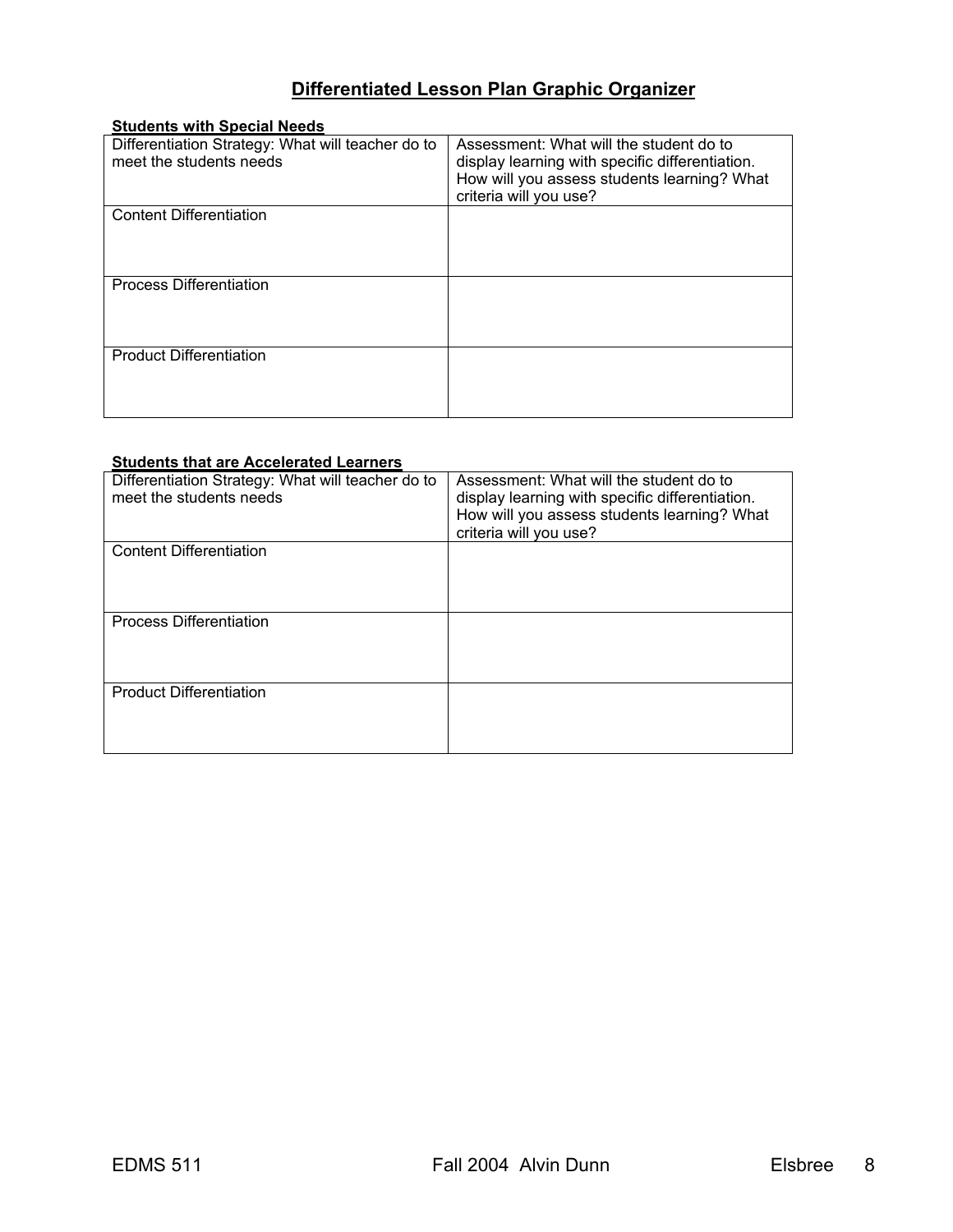## **Students Learning English - Beginning Level**

| Differentiation Strategy: What will teacher do to<br>meet the students needs | Assessment: What will the student do to<br>display learning with specific differentiation.<br>How will you assess students learning? What<br>criteria will you use? |
|------------------------------------------------------------------------------|---------------------------------------------------------------------------------------------------------------------------------------------------------------------|
| <b>Content Differentiation</b>                                               |                                                                                                                                                                     |
| <b>Process Differentiation</b>                                               |                                                                                                                                                                     |
| <b>Product Differentiation</b>                                               |                                                                                                                                                                     |

### **Students Learning English – Intermediate Level**

| Differentiation Strategy: What will teacher do to<br>meet the students needs | Assessment: What will the student do to<br>display learning with specific differentiation.<br>How will you assess students learning? What<br>criteria will you use? |
|------------------------------------------------------------------------------|---------------------------------------------------------------------------------------------------------------------------------------------------------------------|
| <b>Content Differentiation</b>                                               |                                                                                                                                                                     |
| <b>Process Differentiation</b>                                               |                                                                                                                                                                     |
| <b>Product Differentiation</b>                                               |                                                                                                                                                                     |

#### **Students Learning English – Advanced Level**

| Differentiation Strategy: What will the teacher<br>do to meet the students' needs? | Assessment: What will the student do to<br>display learning with specific differentiation.<br>How will you assess students learning? What<br>criteria will you use? |
|------------------------------------------------------------------------------------|---------------------------------------------------------------------------------------------------------------------------------------------------------------------|
| <b>Content Differentiation</b>                                                     |                                                                                                                                                                     |
| <b>Process Differentiation</b>                                                     |                                                                                                                                                                     |
| <b>Product Differentiation</b>                                                     |                                                                                                                                                                     |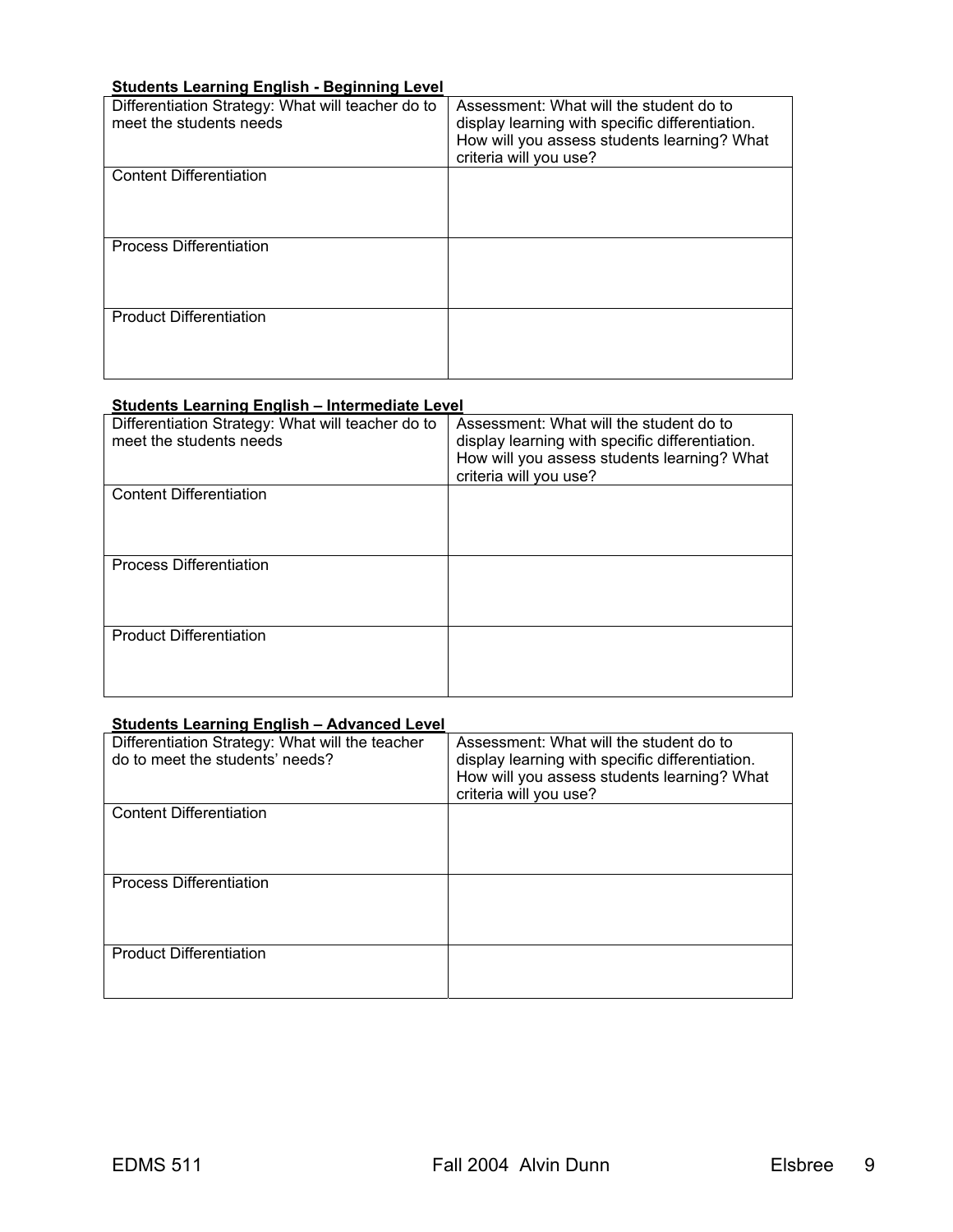## **Differentiated Lesson Plan Rubric**

| Elements<br><b>Facts About Learners</b>                                                                                                                                             | Beginning to<br>Meet<br>Expectations<br>1 point<br>Identify number                                                                                            | Approaching<br>Expectations<br>1.5 points<br>& describe each                                                                                                                           | Meets<br>Expectations<br>2 points                                                                                                                                                    | Total<br>Points |
|-------------------------------------------------------------------------------------------------------------------------------------------------------------------------------------|---------------------------------------------------------------------------------------------------------------------------------------------------------------|----------------------------------------------------------------------------------------------------------------------------------------------------------------------------------------|--------------------------------------------------------------------------------------------------------------------------------------------------------------------------------------|-----------------|
|                                                                                                                                                                                     | of students that<br>are learning<br>English, students<br>that are<br>accelerated, and<br>students with<br>special ed. labels<br>under IDEA &/or<br><b>ADA</b> | students'<br>readiness range<br>(skills, reading,<br>thinking &<br>information),<br>learning profiles,<br>interests, talents,<br>and culture                                           | & identify the<br>students<br>educational<br>implications<br>based on their<br>label and their<br>readiness<br>range, learning<br>profiles,<br>interests,<br>talents, and<br>culture |                 |
| <b>Content Differentiation:</b><br>modifications for<br>curriculum, materials &<br>goals using culturally<br>relevant pedagogy                                                      | 1-2 modifications<br>for 1-50% of<br>students                                                                                                                 | 3-4 modifications<br>for 51-74% of<br>students                                                                                                                                         | 5 or more<br>modifications for<br>75-100% of<br>students                                                                                                                             |                 |
| Process Differentiation:<br>modifications for<br>teaching/learning<br>process (include<br>environment and<br>management<br>considerations) using<br>culturally relevant<br>pedagogy | 1-2 modifications<br>for 1-50% of<br>students                                                                                                                 | 3-4 modifications<br>for 51-74% of<br>students                                                                                                                                         | 5 or more<br>modifications for<br>75-100% of<br>students                                                                                                                             |                 |
| <b>Product Differentiation:</b><br>modifications for<br>assessment using<br>culturally relevant<br>pedagogy                                                                         | 1-2 modifications<br>for 1-50% of<br>students                                                                                                                 | 3-4 modifications<br>for 51-74% of<br>students                                                                                                                                         | 5 or more<br>modifications for<br>75-100% of<br>students                                                                                                                             |                 |
| Differentiation<br>Implementation using<br>culturally relevant<br>pedagogy                                                                                                          | <b>Differentiations</b><br>provided for<br>some students,<br>but not all                                                                                      | Differentiation is<br>used in a way<br>that highlights<br>students'<br>differences and<br>does not support<br>students to feel<br>important and<br>valuable<br>members of<br>community | <b>Differentiation</b><br>strategies are<br>seamless and in<br>place for all<br>students, so that<br>students feel<br>important and<br>valuable<br>members of the<br>community       |                 |
| <b>Total Points</b>                                                                                                                                                                 |                                                                                                                                                               |                                                                                                                                                                                        |                                                                                                                                                                                      | /10             |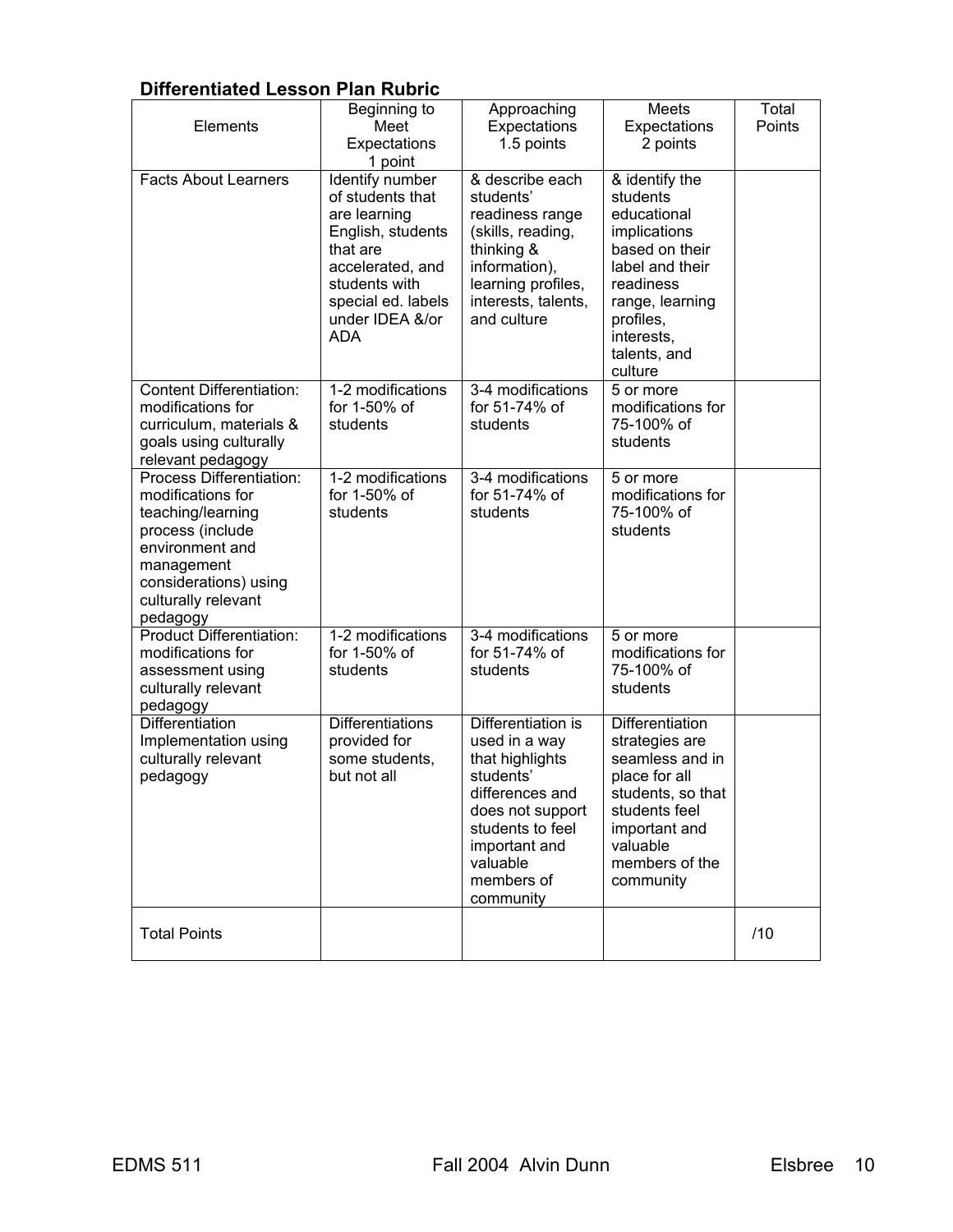## **Universal Backwards Lesson Design**

|                                | WHAT?                                                                                                                                                                                                                                                                                                                                                                                                                                                                                                                                                                                                                                                                                                        |  |  |
|--------------------------------|--------------------------------------------------------------------------------------------------------------------------------------------------------------------------------------------------------------------------------------------------------------------------------------------------------------------------------------------------------------------------------------------------------------------------------------------------------------------------------------------------------------------------------------------------------------------------------------------------------------------------------------------------------------------------------------------------------------|--|--|
| <b>BEFORE</b><br><b>LESSON</b> | Facts about the learner<br>Content/Context<br>Product/Assessment<br>Management/Discipline considerations<br>$\bullet$                                                                                                                                                                                                                                                                                                                                                                                                                                                                                                                                                                                        |  |  |
|                                | I<br>N<br>T<br>Anticipatory set<br>$\overline{O}$                                                                                                                                                                                                                                                                                                                                                                                                                                                                                                                                                                                                                                                            |  |  |
| <b>DURING</b><br><b>LESSON</b> | Teacher Input<br>o Direct Instruction<br>Modeling<br>$\circ$<br>Exemplars/Non-Exemplars<br>Demonstration<br>T<br>H<br><b>Guided Practice/Progress Modeling</b><br>$\mathbb{R}$<br>Scaffolds and Supports<br>$\circ$<br>O<br>Monitor and Adjust, if needed<br>$\circ$<br>U<br>Check for understanding<br>$\circ$<br>G<br>H<br><b>Independent Practice/Formative Assessment</b><br><b>Benchmark Criteria for Assessment</b><br>$\Omega$<br>Closure/Summative Assessment<br>Students summarize learning<br>$\circ$<br>Check that objectives were met<br>O<br>B<br>Transfer<br>Ε<br><b>Extension Activities</b><br>$\Omega$<br>Y<br>Research Projects<br>Home Fun<br>O<br><b>Enrichment Activities</b><br>N<br>D |  |  |
| <b>AFTER</b><br><b>LESSON</b>  | Reflection<br>Successes to repeat<br>$\circ$<br>Revisions to make<br>$\circ$                                                                                                                                                                                                                                                                                                                                                                                                                                                                                                                                                                                                                                 |  |  |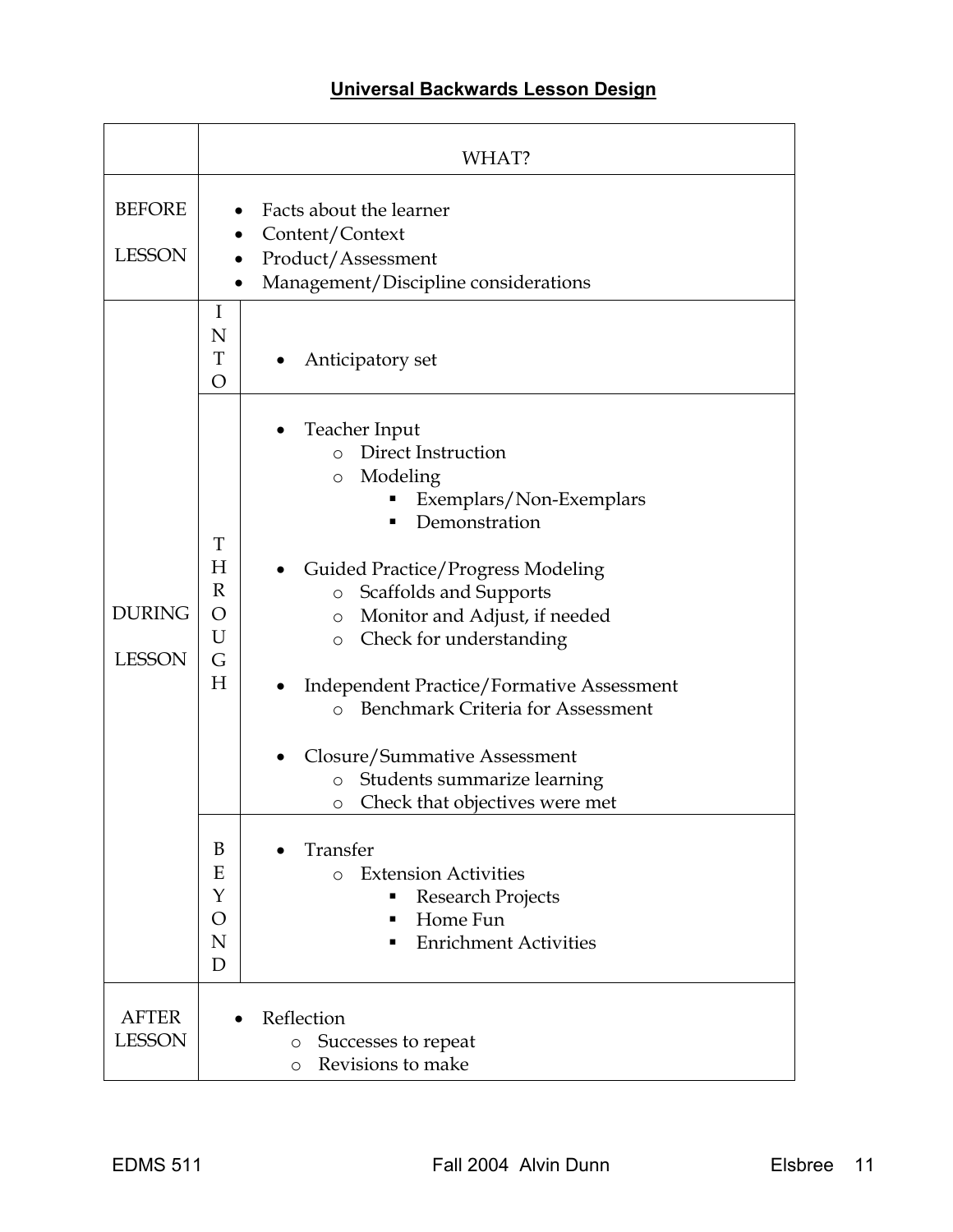# **I. CONSIDERATIONS BEFORE THE LESSON**

## **Facts about the Learners**

Who are my students and how do they learn? What forms of communication do my students use?

## **Content/Context**

Content area(s) or discipline(s) Grade level(s) Content standards addressed Lesson's Objectives Prior knowledge and skills

## **Product/Assessments**

In what varied authentic ways will students demonstrate accomplishment of the objectives? What criteria will you use to judge students' success for each objective?

## **Management/Discipline Considerations**

What materials and resources are needed? How will you incorporate technology? How will you handle the room arrangement? How will you handle student grouping? How will you handle student transitions and misbehavior?

## **II. OPENING THE LESSON/** *INTO*

Anticipatory Set - How will you motivate and focus students?

## **III. PROCESS/STEPS OF INTRUCTION/** *THROUGH*

## **A. Teacher Input**

- 1. How will you describe and model skills?
- 2. How will you provide examples and non-examples?
- 3. How will teach to the objective(s)?
- 4. How will you actively involve all students?
- 5. What will the teacher do?
- 6. What will the student do?

## **B. Guided Practice**

- 1. How will students practice alone?
- 2. How will you check for understanding?
- 3. What will your interventions consist of if the objectives are not being met?

## **C. Independent Practice/Formative Assessment**

What benchmark criteria will you look for to assess if students are meeting the objectives?

## **D. Closure/Summative Assessment**

 How will you have students summarize their learning? How will you assess students have met the objectives?

## **IV. AFTER THE LESSON/***BEYOND*

## **A. Transfer**

How will your structure opportunities for students to continue practice and transfer learning?

## **B. Reflection**

- 1. What went well in the lesson and was it relevant and worthwhile?
- 1. What evidence do you have that the lesson went well?
- 2. What changes will you make to enhance learning?
- 3. What benefits do these changes have for the students and your effectiveness as a teacher?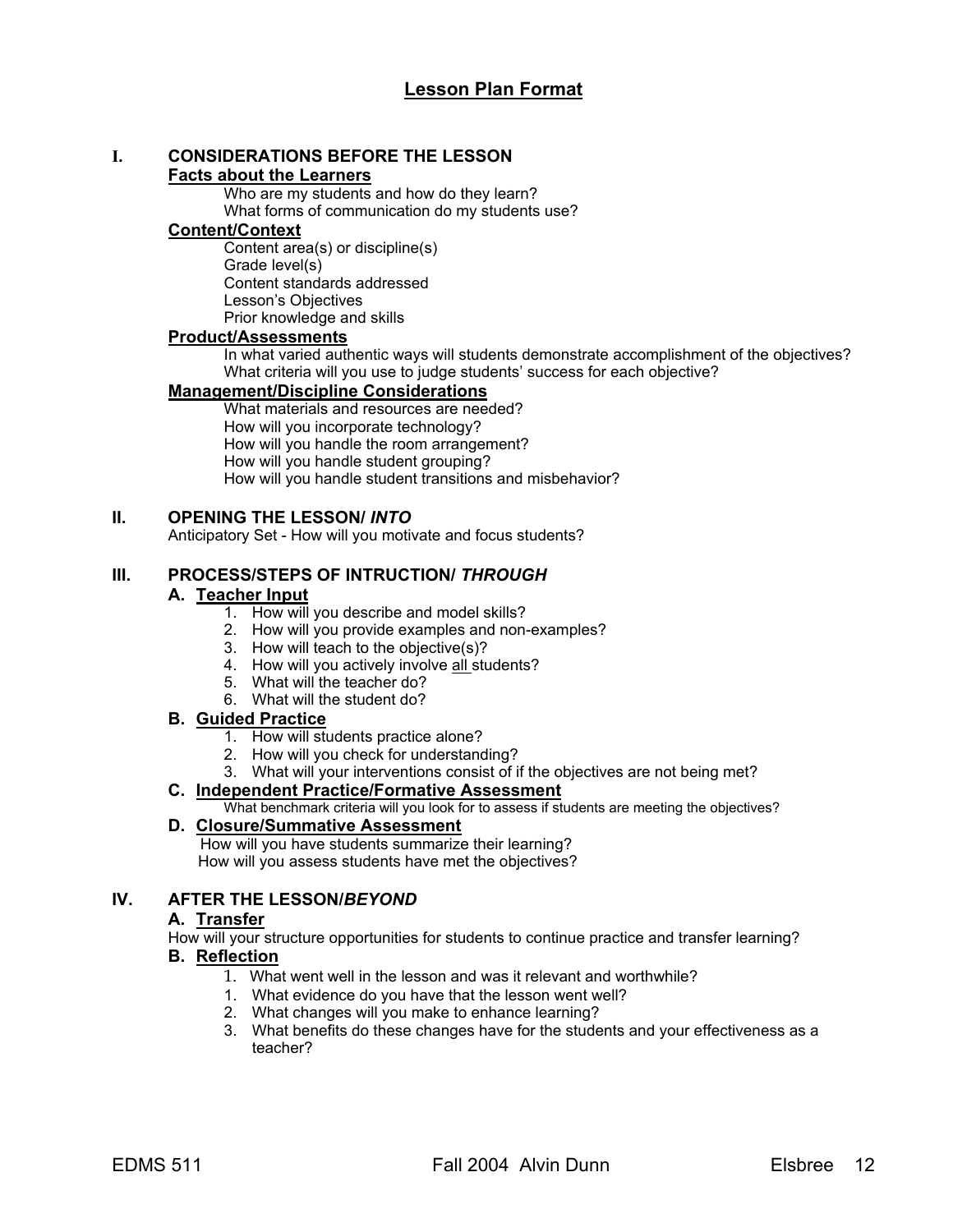**Learner Objectives:** Knowledge and skill in conducting and participating in the Student Study Team general education pre-referral process

**Assessment:** Teacher candidates apply their knowledge of the SST processes for avoiding special education referral by participating in a simulation of an SST meeting regarding a child with a selected classroom challenge.

> Teacher candidates create an annotated bibliography of articles and Web sites that provide information about the student's challenge and strategies for supporting the student to be successful in the class

| Resource(s):                   | Title and necessary information:                                                                                                                                                                                                                                                                             |
|--------------------------------|--------------------------------------------------------------------------------------------------------------------------------------------------------------------------------------------------------------------------------------------------------------------------------------------------------------|
| Textbook/pages                 | Choate, J.S. (2000). Successful inclusive teaching: Proven ways to detect and<br>correct special needs (3 <sup>rd</sup> ed.), pp 1-17. Boston: Allyn & Bacon. (ISBN 0-205-<br>30621-7) Chapter 16                                                                                                            |
| Supplemental Print<br>Material | SST Lecturette by Dr. Jacqueline Thousand, CSUSM, College of Education                                                                                                                                                                                                                                       |
| Video/segment                  | Video Segment # 1 "Promoting Success for All Students" The Inclusion Series<br>(1998) Weland Prods/KCET and Allyn & Bacon. (ISBN 0-205-29111-2)<br>Video Segment # 3 "Working Together - The Collaborative Process" The Inclusion<br>Series (1998) Weland Prods/KCET and Allyn & Bacon. (ISBN 0-205-29111-2) |

### **TASK AND GUIDELINES**

#### **Context**

The Student Study Team (SST) process is a general education function and general education teacher responsibility. It is a state-mandated prevention and intervention process and structure that must exist at every California school. The SST process is designed to address students' learning needs PRIOR to even thinking about referral for special education assessment. Some disabilities are more obvious and present themselves prior to school entry. Other high incident disabilities such as learning disabilities (e.g., language, mathematics, written expression) often develop in response to academic demands. Further, there are a great many children without disabilities who struggle in school because English is not their first language or because the instructional approaches used by their teachers do not match their learning styles (i.e., preferred areas of Multiple Intelligences). Most students respond positively when their classroom teachers seek ideas and support from professional peers through the SST process.

### **Objectives**

The objectives of having you participate in a mock SST meeting are to give you the opportunity to:

- demonstrate effective use of the SST model
- demonstrate the various roles of the SST members
- examine support options for students based upon their unique individual characteristics
- demonstrate the use of pre-referral strategies as the preferred response (over formal special education referral) to resolve problems
- clarify the initial procedures involved in identifying students for special education support

## **Preparation**

- Read the SST Lecturette and Chapter 16 of Choate.
- Visit a Web site that you find
- Watch the video segments #1 and #3 of the Inclusion Series that models the SST process and the elements of effective collaborative teaming.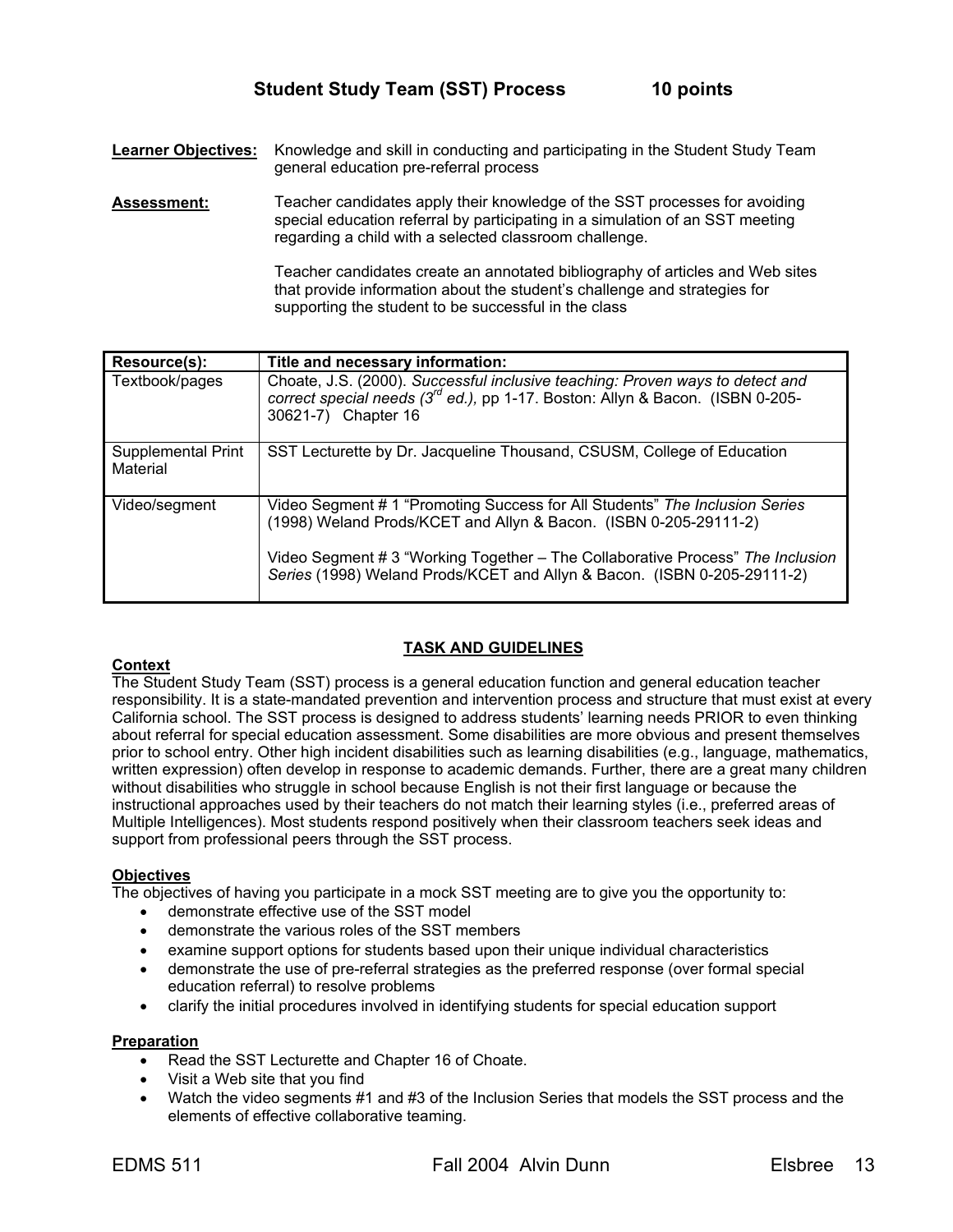#### **Assignment Description**

Each class member will be assigned to an SST team of 5 members. Each member of the group will fulfill one of the following roles and the corresponding assigned tasks. Each member will participate in a SST role play. Each student will write up a reflection on his/her group experience.

**Roles Tasks**

PREVIOUS TEACHER DATA SHEET/SUMMARY SHEET PARENT PARENT DATA SHEET/SUMMARY SHEET CURRENT TEACHER **DATA SHEET/SUMMARY SHEET** RESOURCE SPECIALIST **EXECUTE:** DATA SHEET/SUMMARY SHEET ADMINISTRATOR DATA SHEET/SUMMARY SHEET

## **The Tasks:**

- Complete a data sheet of observed characteristics of the student's behavior and learning or behavioral challenges, how the child's characteristics affect school performance, and possible strategies for supporting the student.
- Complete the SST Summary Sheet with each column filled out in items that will be covered in the of SST role play
- Answer guiding questions provided
- On your own, find two annotated bibliographies per team member of articles and/or web sites that provide information about the challenging student characteristic and strategies for supporting the student. Each annotation is to include a starting paragraph the briefly summarizes the article. A second paragraph will summarize your reaction (e.g., interesting new information, conflicting perspectives, challenging point) to the article. Use APA format in referencing the article or web site.
- After completing the in class SST role play and discussion, go to your electronic portfolio and write a response to these prompts:
	- Articulate the rationale for inclusive educational opportunities for all students.
	- What were the strengths and needs of the student you had an SST meeting for?
	- What principles of universal design guided the group's decision for differentiating instruction?
	- What strategies were identified to support the student? Provide examples of natural peer supports (e.g., partner learning, peer tutoring, classroom meetings), collaborative teaching and learning methods, and other appropriate materials and technologies (including assistive technologies) to a) create a caring classroom community in which students value one another's differences, b) develop the social competence of and relationships among class members, and c) meet the educational and social/emotional needs of the student.
	- Describe what your role will be at future SST meetings?
	- How will you prepare for SST meetings?
	- What was useful about this experience?
	- How will this experience inform your teaching?

#### For further reading:

Kluth, Paula, Villa, Richard, & Thousand, Jaquelyn. (Dec. 2001/Jan 2002). 'Our school doesn't offer inclusion' and other legal blunders'. *Educational Leadership, 59 (4),* 24 – 27.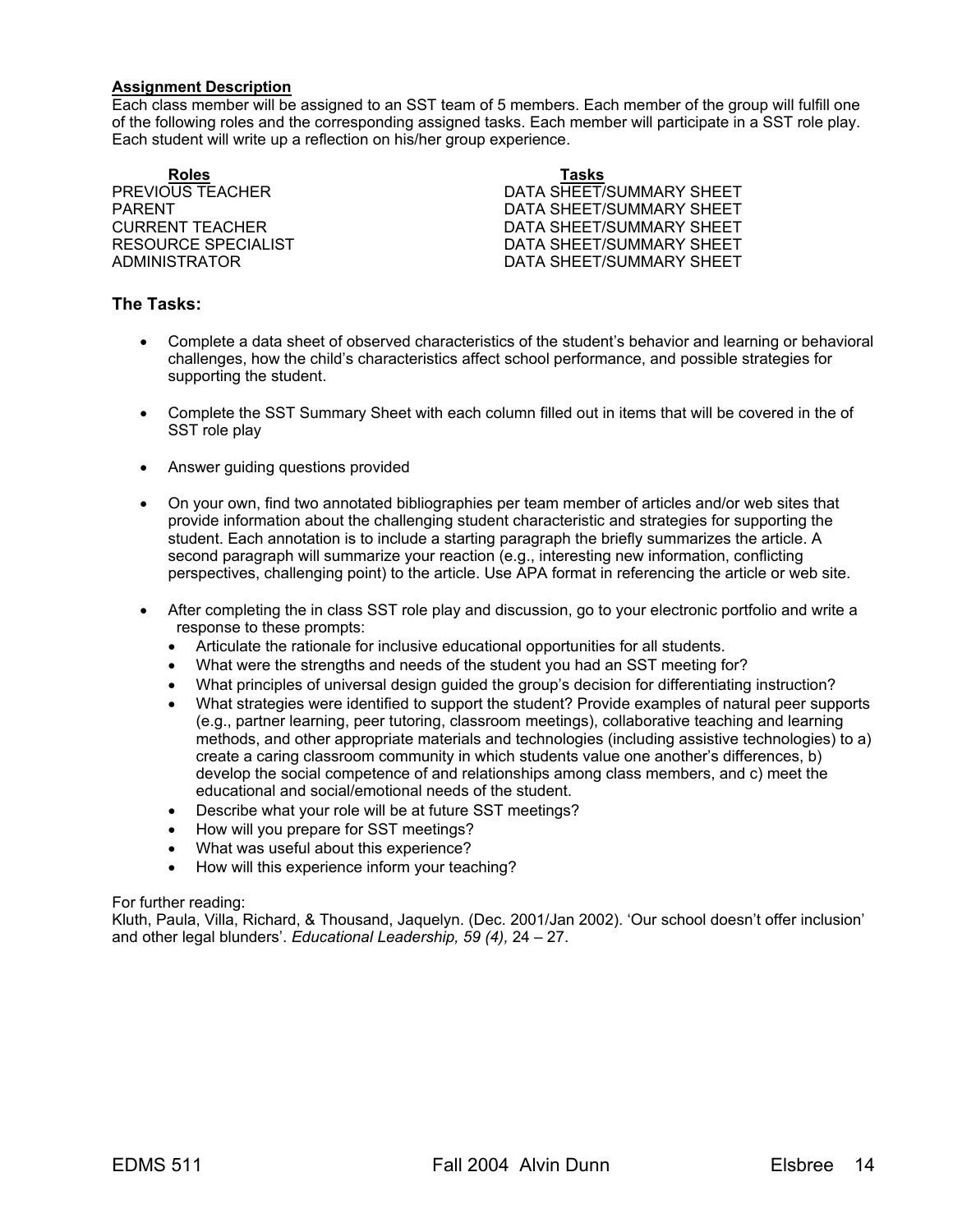## SST Summary Form **Date of Meeting Limits Community** Date of Meeting Limits 2007

| Teacher_ | School |
|----------|--------|
| Team     |        |
| Student  |        |

 $\overline{\phantom{a}}$ 

Primary Language\_\_\_\_\_\_\_\_\_\_\_\_\_Grade\_\_\_\_\_ DOB \_\_\_\_\_Parents \_\_\_\_\_\_\_\_\_\_\_\_\_\_\_\_\_\_\_\_\_\_ M\_\_\_\_\_ F

| <b>STRENGTHS</b> | <b>CONCERNS</b> | <b>KNOWN</b><br><b>INFORMATION</b> | <b>KNOWN</b><br><b>MODIFICATION</b><br>$S (+/-)$ | <b>QUESTIONS</b> | <b>STRAT</b><br>EGIES/<br><b>BRAIN</b><br><b>STORM</b> | <b>ACTIONS</b> | WHO/<br>WHEN         |
|------------------|-----------------|------------------------------------|--------------------------------------------------|------------------|--------------------------------------------------------|----------------|----------------------|
|                  |                 |                                    |                                                  |                  |                                                        |                |                      |
|                  |                 |                                    |                                                  |                  |                                                        |                |                      |
|                  |                 |                                    |                                                  |                  |                                                        |                |                      |
|                  |                 |                                    |                                                  |                  |                                                        |                |                      |
|                  |                 |                                    |                                                  |                  |                                                        |                |                      |
|                  |                 |                                    |                                                  |                  |                                                        |                |                      |
|                  |                 |                                    |                                                  |                  |                                                        |                | Follow<br>Up<br>Date |
|                  |                 |                                    |                                                  |                  |                                                        |                |                      |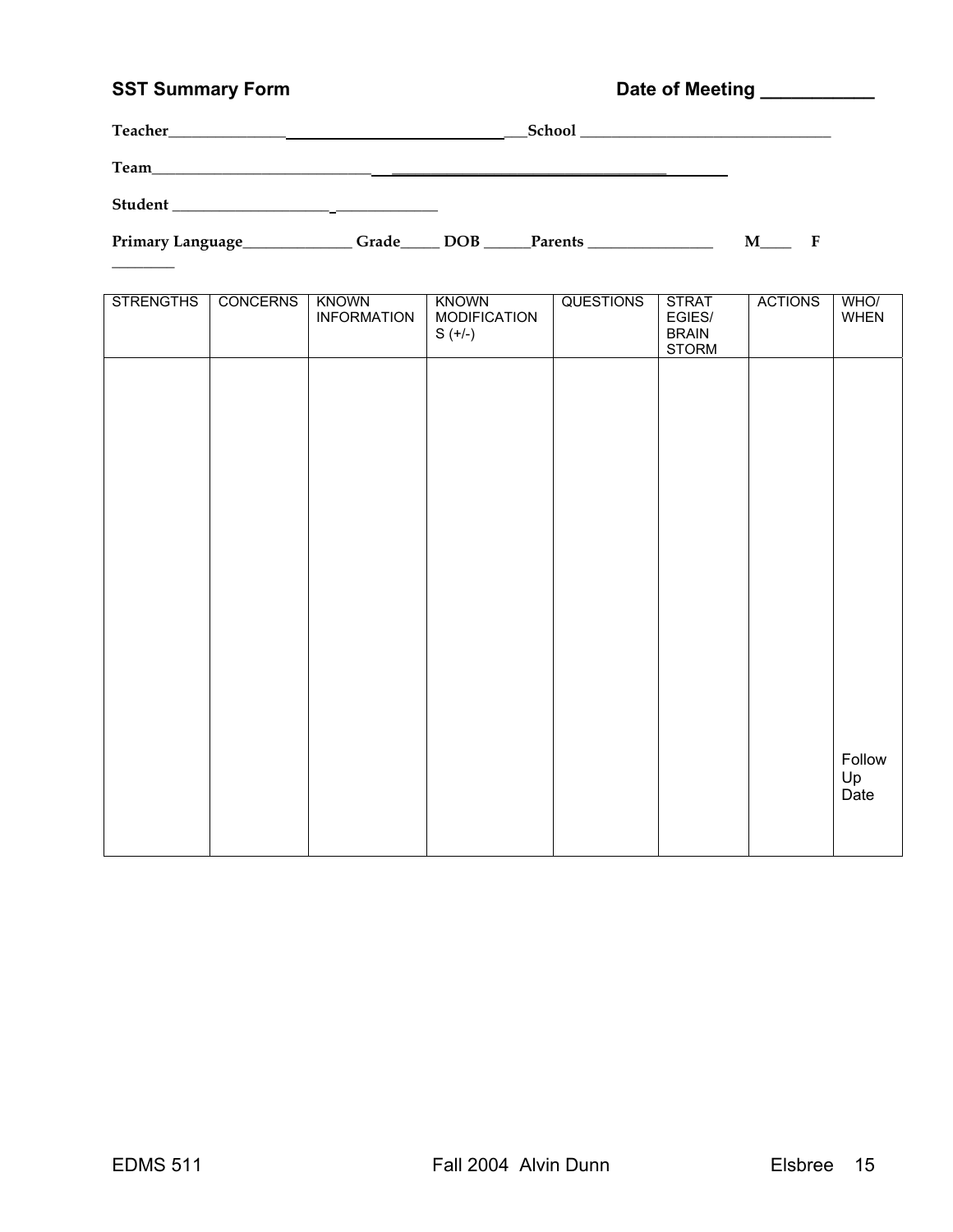## **Student Study Team (SST) Simulation Rubric for In class Activity**

(This will not be graded, but it can be a great tool to initiate class discussion of the success of the SST meeting.)

|                                                                                                                                 | <b>Developing</b>                                                                                  | <b>Meets Expectations</b>                                                                                                                          | <b>Exceeds Expectations</b>                                                                                                                                                                        |       |
|---------------------------------------------------------------------------------------------------------------------------------|----------------------------------------------------------------------------------------------------|----------------------------------------------------------------------------------------------------------------------------------------------------|----------------------------------------------------------------------------------------------------------------------------------------------------------------------------------------------------|-------|
| <b>Element</b>                                                                                                                  |                                                                                                    |                                                                                                                                                    |                                                                                                                                                                                                    | Total |
| <b>Know School Families</b><br>(Student Data Sheet,<br><b>Intervention Plan and</b><br><b>Meeting Interactions)</b>             | No indication<br>that the<br>school took<br>the time to<br>know the<br>family and<br>their needs.  | Some of the needs of<br>the family were<br>understood, i.e. family<br>members, language,<br>literacy, family<br>dynamics.                          | There is a description of the<br>family (in Data Sheet) and the<br>family's needs are taken into<br>consideration in planning the<br>student's intervention plan.                                  |       |
| <b>Knows Student</b><br>(As Indicated on Student<br><b>Data Sheet, Intervention</b><br><b>Plan and Meeting</b><br>Interactions) | Some of the<br>student's<br>strengths,<br>needs,<br>language,<br>and culture<br>are<br>understood. | The student's<br>strengths, needs,<br>language, and culture<br>are understood and<br>addressed in plan.                                            | The student's strengths,<br>needs, language, and culture<br>are understood so well that the<br>team can incorporate the<br>child's life outside of school<br>into the plan.                        |       |
| <b>Development of</b><br><b>Interventions</b>                                                                                   | The<br>intervention<br>plan is brief<br>and vague.                                                 | The intervention plan<br>demonstrates an<br>understanding of the<br>student's uniqueness<br>and addresses the<br>student's strengths<br>and needs. | The intervention plan<br>demonstrates an<br>understanding of student's<br>uniqueness and addresses the<br>student's strengths and needs<br>for cognitive, affective and<br>psychomotor objectives. |       |
| Implementation and<br><b>Monitoring Interventions</b>                                                                           | There is no<br>clear plan<br>how<br>interventions<br>will be<br>implemented<br>or monitored.       | There is a clear plan<br>for implementing and<br>monitoring<br>interventions.                                                                      | There is a clear plan for<br>implementing and monitoring<br>interventions. A plan is set to<br>communicate progress of<br>interventions to all school and<br>family members.                       |       |
| <b>Use of Resources</b>                                                                                                         | No resources<br>were<br>mentioned in<br>the<br>intervention<br>plan.                               | School resources were<br>identified in the<br>intervention plan.                                                                                   | School, community, and family<br>resources were considered<br>and identified in the<br>intervention plan.                                                                                          |       |
| <b>Continued</b><br>on next page                                                                                                |                                                                                                    |                                                                                                                                                    |                                                                                                                                                                                                    |       |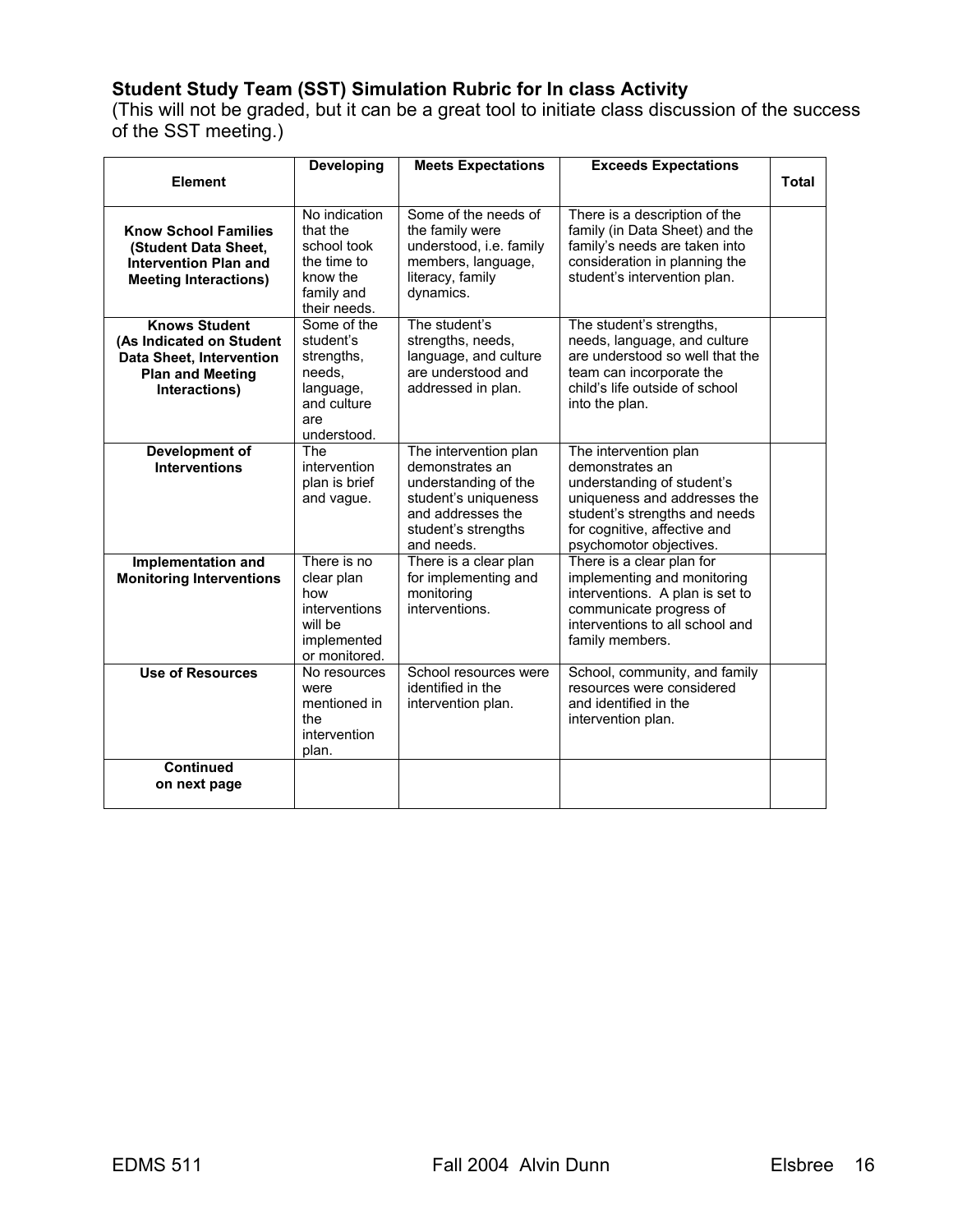|                                                                                                                                                                                                                                                                                           | Developing                                                                                                                                  | <b>Meets Expectations</b>                                                                                                                                                                                                         | <b>Exceeds Expectations</b>                                                                                                                                                                                                                                                |              |
|-------------------------------------------------------------------------------------------------------------------------------------------------------------------------------------------------------------------------------------------------------------------------------------------|---------------------------------------------------------------------------------------------------------------------------------------------|-----------------------------------------------------------------------------------------------------------------------------------------------------------------------------------------------------------------------------------|----------------------------------------------------------------------------------------------------------------------------------------------------------------------------------------------------------------------------------------------------------------------------|--------------|
| <b>Element</b>                                                                                                                                                                                                                                                                            |                                                                                                                                             |                                                                                                                                                                                                                                   |                                                                                                                                                                                                                                                                            | <b>Total</b> |
| <b>Role Representations</b>                                                                                                                                                                                                                                                               | Minimum of 5<br>SST roles<br>were<br>represented.                                                                                           | More than 5 SST<br>roles were<br>represented and<br>modeled the<br>responsibilities of<br>each member.                                                                                                                            | More than 5 SST roles were<br>represented with a detailed<br>description of each member in<br>SST Binder addressing<br>relationship w/ student, unique<br>talents, background, interests,<br>and experiences that make this<br>individual an invaluable member<br>of team. |              |
| <b>Facilitation</b>                                                                                                                                                                                                                                                                       | Facilitator<br>keeps team<br>focused on<br>student's<br>needs and<br>developing<br>and<br>intervention<br>plan.                             | & facilitator is<br>accountable for time,<br>encourages input<br>from all members,<br>and diffuses<br>emotionally charged<br>statements, making<br>corrections non-<br>defensively.                                               | & facilitator goes above and<br>beyond to help team find<br>win/win solutions.                                                                                                                                                                                             |              |
| <b>Recording</b>                                                                                                                                                                                                                                                                          | The recorder<br>listens<br>carefully for<br>key words<br>and ideas.<br>organizes and<br>records input<br>into<br>appropriate<br>categories. | & a visual aid is<br>created for<br>participants to see<br>key issues for student<br>and the proposed<br>interventions. A seat<br>recorder transfers the<br>visual model to<br>regular- sized paper<br>as a record of<br>meeting. | & the seat recorder clarifies<br>information documented on<br>regular-sized paper and how it<br>represents the visual aid and<br>what was discussed at the<br>meeting.                                                                                                     |              |
| <b>Follow SST Steps</b><br>(Student Summary Sheet<br>& Meeting Interactions)<br>1. Pre-SST intervention<br>2. SST referral<br>3. Family invited & meeting<br>arranged<br>4. Team meets and follow<br>up date set<br>5. Interventions<br>implemented and monitored<br>6. Follow up meeting | 75 % of SST<br>Summary<br>Sheet<br>completed &<br>5 or less<br>SST steps<br>implemented.                                                    | 90% of SST<br><b>Summary Sheet</b><br>completed & all 6<br>steps implemented.                                                                                                                                                     | 100% of SST Summary Sheet<br>completed & all 6 steps<br>implemented.                                                                                                                                                                                                       |              |
| <b>SST Binder</b><br>1. SST Summary Sheet<br>2. Student Data Sheet<br>3. Binder<br>4. Cover Sheet<br>5. Annotated bibliographies<br>for each team member                                                                                                                                  | Completes 4<br>or less.                                                                                                                     | Completes all 5.                                                                                                                                                                                                                  | Completes all 5 with detail &<br>professionalism.                                                                                                                                                                                                                          |              |
| <b>Total</b>                                                                                                                                                                                                                                                                              |                                                                                                                                             |                                                                                                                                                                                                                                   |                                                                                                                                                                                                                                                                            | 5            |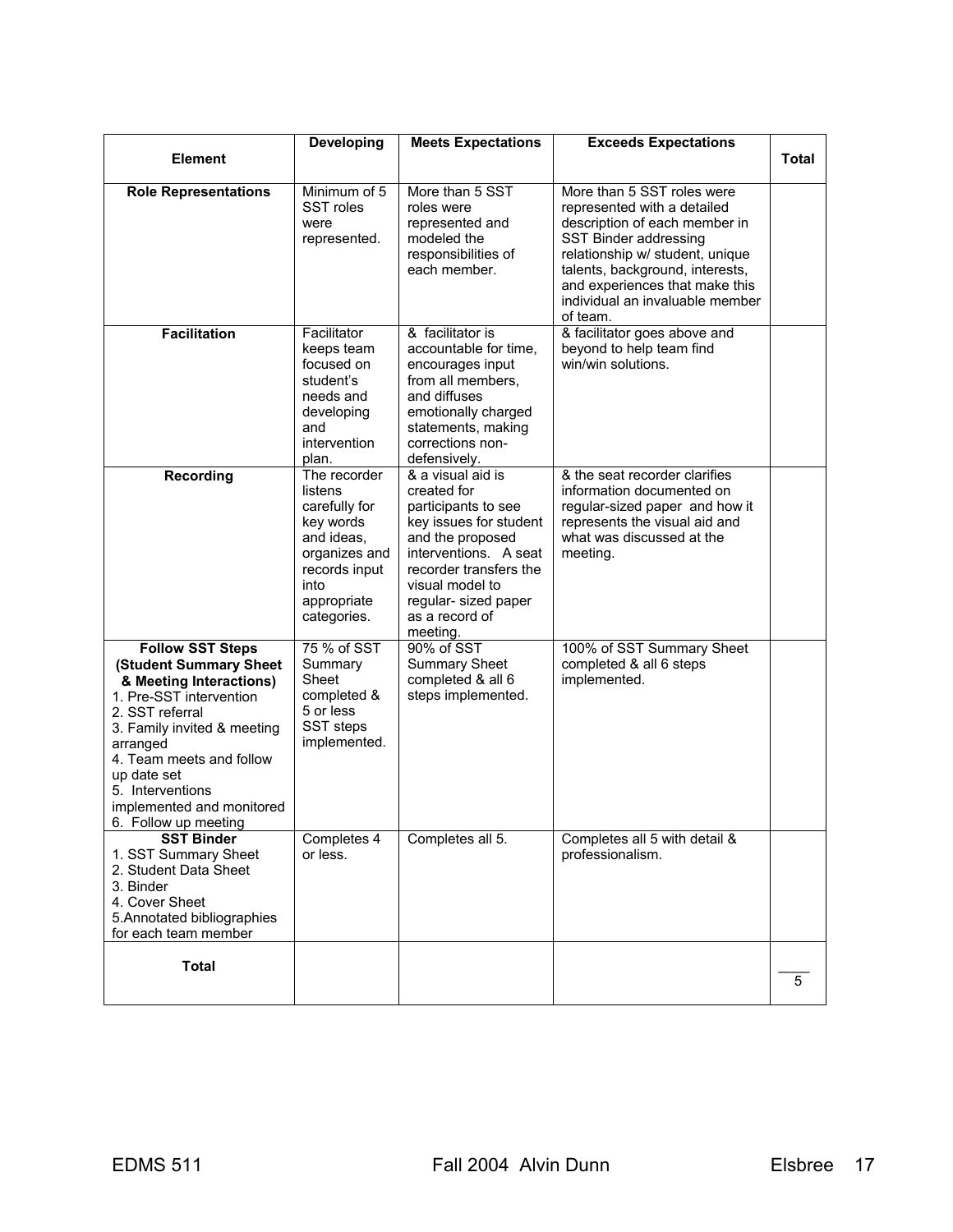## SST Reflection Rubric

| Element                                                      | <b>Beginning to Meet</b><br>Expectations<br>0.5 points                                       | Approaching<br>Expectations<br>1.5 points                                                                                                                                | <b>Meets</b><br>Expectations<br>2 points                                                                                                                                                                | Total |
|--------------------------------------------------------------|----------------------------------------------------------------------------------------------|--------------------------------------------------------------------------------------------------------------------------------------------------------------------------|---------------------------------------------------------------------------------------------------------------------------------------------------------------------------------------------------------|-------|
| Content<br><b>Strategies</b>                                 | A minimum of 1<br>content strategy<br>was described to<br>support student                    | A minimum of 1<br>content specific<br>strategy was<br>described to<br>support the<br>learner taking into<br>consideration the<br>students strengths<br>and areas of need | A minimum of 2<br>content specific<br>strategies were<br>identified with<br>consideration of<br>the students<br>strengths, needs,<br>readiness range,<br>learning profile,<br>talents and<br>interests. |       |
| Process<br><b>Strategies</b>                                 | A minimum of 1<br>process strategy<br>was described to<br>support student                    | A minimum of 1<br>process specific<br>strategy was<br>described to<br>support the<br>learner taking into<br>consideration the<br>students strengths<br>and areas of need | A minimum of 2<br>process specific<br>strategies were<br>identified with<br>consideration of<br>the students<br>strengths, needs,<br>readiness range,<br>learning profile,<br>talents and<br>interests. |       |
| Product<br><b>Strategies</b>                                 | A minimum of 1<br>product strategy<br>was described to<br>support student                    | A minimum of 1<br>product specific<br>strategy was<br>described to<br>support the<br>learner taking into<br>consideration the<br>students strengths<br>and areas of need | A minimum of 2<br>product specific<br>strategies were<br>identified with<br>consideration of<br>the students<br>strengths, needs,<br>readiness range,<br>learning profile,<br>talents and<br>interests. |       |
| Your Role at SST<br>Meetings                                 | Generally<br>describe what you<br>will do at the SST<br>meeting                              | Generally<br>describe what you<br>will do to prepare<br>for the meeting<br>and do at the<br>meeting.                                                                     | Describe in detail<br>what you will do to<br>prepare for the<br>meeting, what you<br>will do at the<br>meeting and what<br>you will do to<br>implement the<br>SST plan.                                 |       |
| How SST Role-<br>play Experience<br>Informs your<br>Teaching | Describe how this<br>experience has<br>effected the way<br>you think about<br>these meetings | & describe how<br>this experience<br>has effected your<br>expectations of<br><b>SST</b> meetings                                                                         | & describe how<br>your actions will<br>be informed by<br>this experience                                                                                                                                |       |
| Total                                                        |                                                                                              |                                                                                                                                                                          |                                                                                                                                                                                                         | /10   |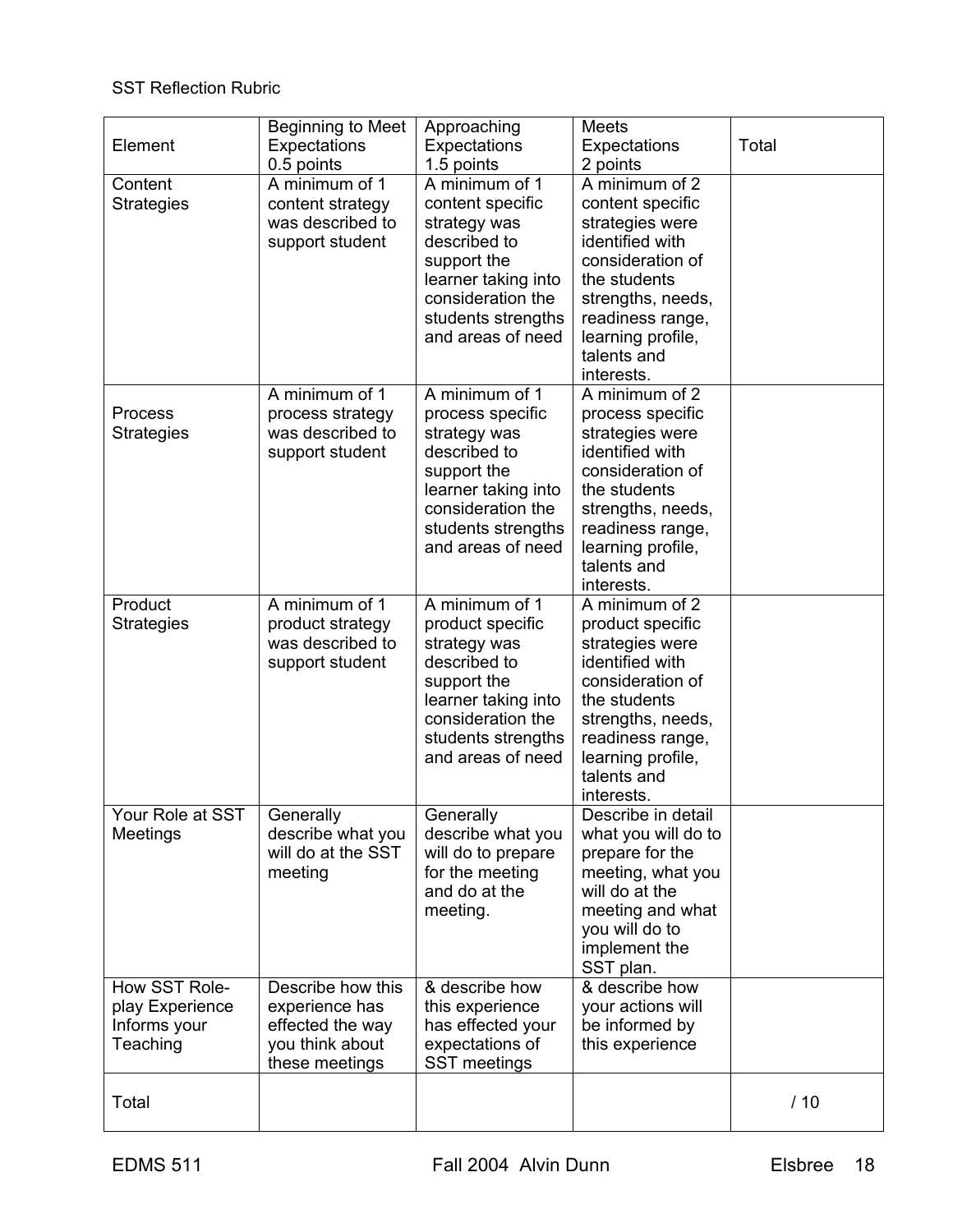## **Observation - Objective Observer 10 points**

**Learner Outcomes:** Teacher candidates will apply their knowledge of professional observation skills, including identification of major characteristics of the learning and social behaviors of typical and atypical students to:

- Teacher candidates are able to differentiate between professional and unprofessional observation skills
- Teacher candidates are able to record what they observe
- Teacher candidates are able to write up their observation notes with recommendations for curriculum and instructional implications

**Assessment:** Teacher candidates will apply their knowledge of professional observation skills and curriculum and instructional strategies

- 2) to observe a student
- 3) take objective notes on the student's behavior, and
- 4) write up a report summarizing the observation and make educational recommendations for the student.

| <b>Resources</b>   | Title and necessary information:                                                                                                                                                                                                                          |
|--------------------|-----------------------------------------------------------------------------------------------------------------------------------------------------------------------------------------------------------------------------------------------------------|
| Textbook/chapters  | Choate, J. S. (2004). Successful inclusive teaching (4 <sup>rd</sup> ed.) Needham, MA: Allyn<br>& Bacon. Chapters 1-3                                                                                                                                     |
| Internet Resources | Tomlinson, Carol Ann. (1999). The Differentiated Classroom: Responding to the<br>needs of all learners. Alexandria, VA: Association for Supervision and Curriculum<br>Development. ISBN # 0-87120-342-1 (Available free through CSUSM ebooks<br>library.) |

#### **Task Guidelines**

- 1. Identify a K-12 student to observe.
	- a. DO NOT observe a student in your own class, or a child whom you already know. Being objective is critical to good observation.
	- b. Chose a child that represents a difference, student learning English, student that is an accelerated learner, student that has a special education label under IDEA or ADA, student that is shy…)
- 2. Please observe the student for 30-60 minutes.
- 3. It is NOT REQUIRED to see the student's records. These are confidential and you may not have access. If you are able to read the child's record you may include that in your report.
- 4. Remember to keep all information about your student confidential. Use pseudonyms (false names) for the child, the child's teacher and the school.
- 5. Write Student Data: Part I of Report.
	- (This part of the report is only a documentation of what you see and hear. DO NOT include any opinions.)

### **Background Information**

- Student's Pseudonym
- Your name
- Chronological Age of Student
- Student's Grade
- Pre-school and K-12 school history if available
- Health issues (allergies, diagnosed ADHD, glasses…)
- Family information, whom does the child live with and who else is part of the student's family (divorced parents, raised by grandmother, siblings, foster family…)
- Special service student receives (IEP, SST, ESL, referred for testing)
- Attendance and tardiness concerns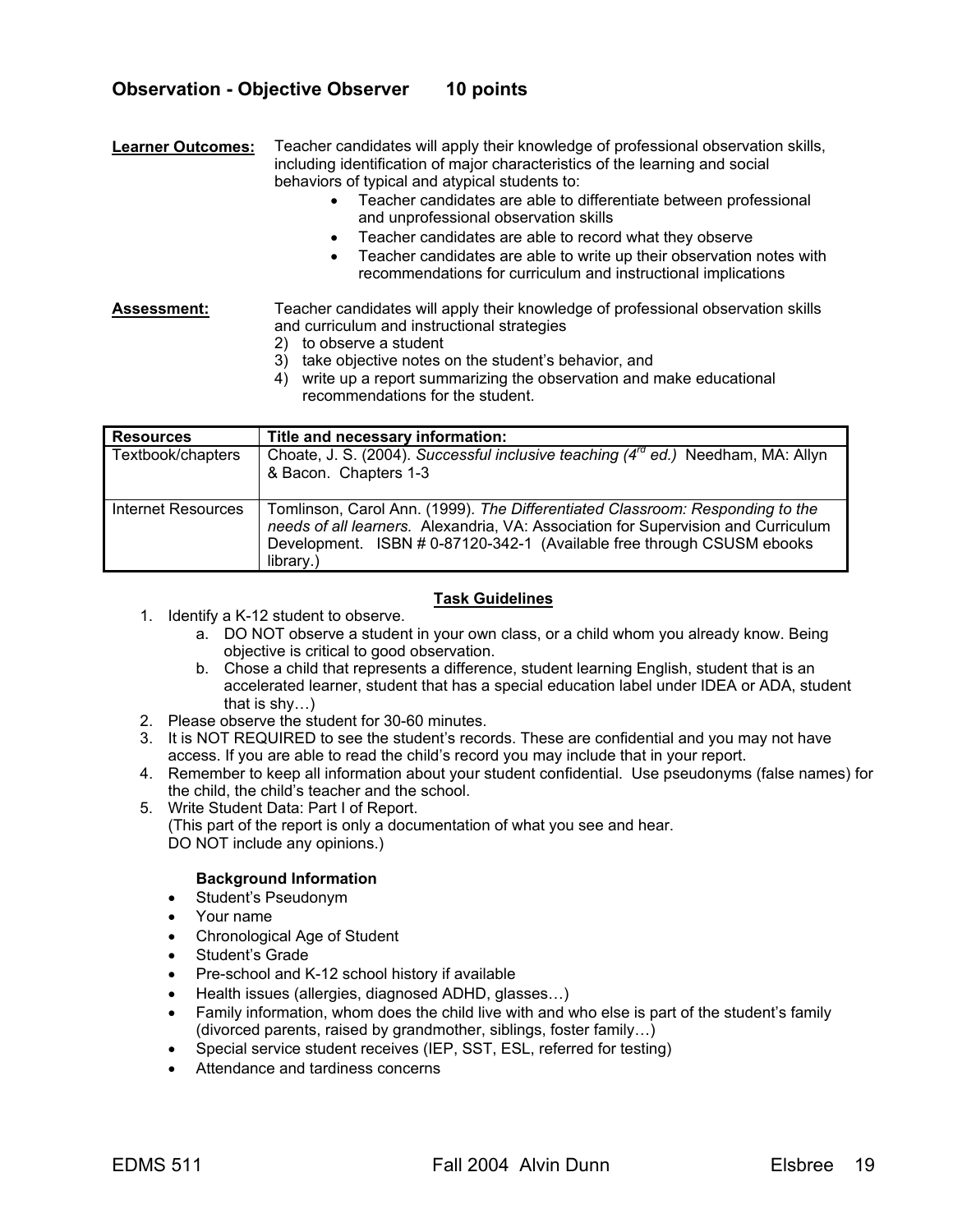#### **Placement**

- What program is student receiving students from
- Where is student receiving those services?
- What portion of the day is the student in general education?
- What portion is student in other placements?
- How have the students unique needs and services impacted their success/progress in school?
- Describe the setting in which you observed the student in detail
	- o What does the room look like?<br>
	o Where is the student in the roo
	- Where is the student in the room?
	- o Who are the educators in the room?
	- o What proximity do the educators have with the student?
	- o What students are near the student you are observing?

#### **Performance**

- Describe how the student's body language
- Describe the student's facial expressions
- Describe the student's actions/activities
- Describe the student's verbal and nonverbal interactions with peers and adults
- What does the student do to show their learning?
- Describe verbal and nonverbal interactions adults have with student
- Describe verbal and nonverbal interactions peers have with student

6. Write Observation Summary & Recommendations: Part II of Report (This is the only place you can share your opinions.)

#### **Summary**

- Describe the students areas of strength
- Describe the students areas of need
- Use data from observation to support your assessment

#### **Recommendations**

- What are your recommendations for content adaptations?
- What are your recommendations for process adaptation?
- What are your recommendations for product adaptations?
- What are your recommendations for behavior management (seating arrangement, contract, management strategies…) to help this student succeed?
- What does the student need to succeed?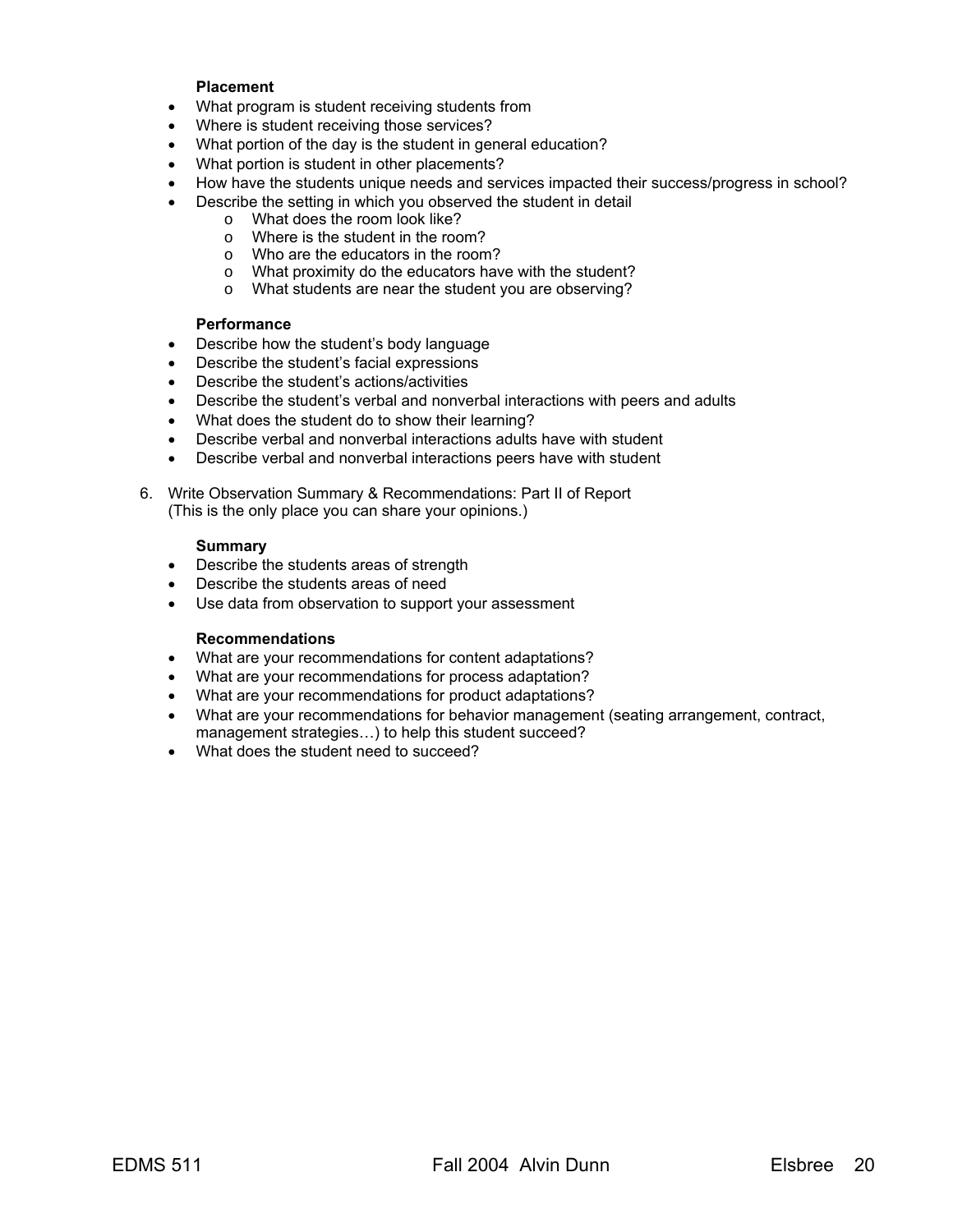## **Student Observation Rubric**

| Elements                          | Beginning to<br>Meet<br>Expectations<br>0.5 points             | Approaching<br>Expectations<br>1 point                            | Meets<br>Expectations<br>2 points                                  | Total<br>Points |
|-----------------------------------|----------------------------------------------------------------|-------------------------------------------------------------------|--------------------------------------------------------------------|-----------------|
| Student Background<br>Information | Less than 100%<br>of areas are<br>covered                      | 100% of<br>information<br>covered but not<br>covered in detail    | Cover all areas<br>with rich detail                                |                 |
| <b>Student Placement</b>          | Less than 100%<br>of areas are<br>covered                      | 100% of<br>information<br>covered but not<br>covered in detail    | Cover all areas<br>with rich detail                                |                 |
| <b>Student Performance</b>        | Less than 100%<br>of areas are<br>covered                      | $100\%$ of<br>information<br>covered but not<br>covered in detail | Cover all areas<br>with rich detail                                |                 |
| <b>Observation Summary</b>        | Most areas are<br>covered                                      | All areas are<br>covered                                          | All areas are<br>covered and data<br>is used to support<br>summary |                 |
| Educational<br>Recommendations    | General<br>recommendation<br>s are provided for<br>most areas. | General<br>recommendation<br>s are provided for<br>all areas      | Specific<br>recommendation<br>s are provided for<br>all 4 areas.   |                 |
| <b>Total Points</b>               |                                                                |                                                                   |                                                                    | /10             |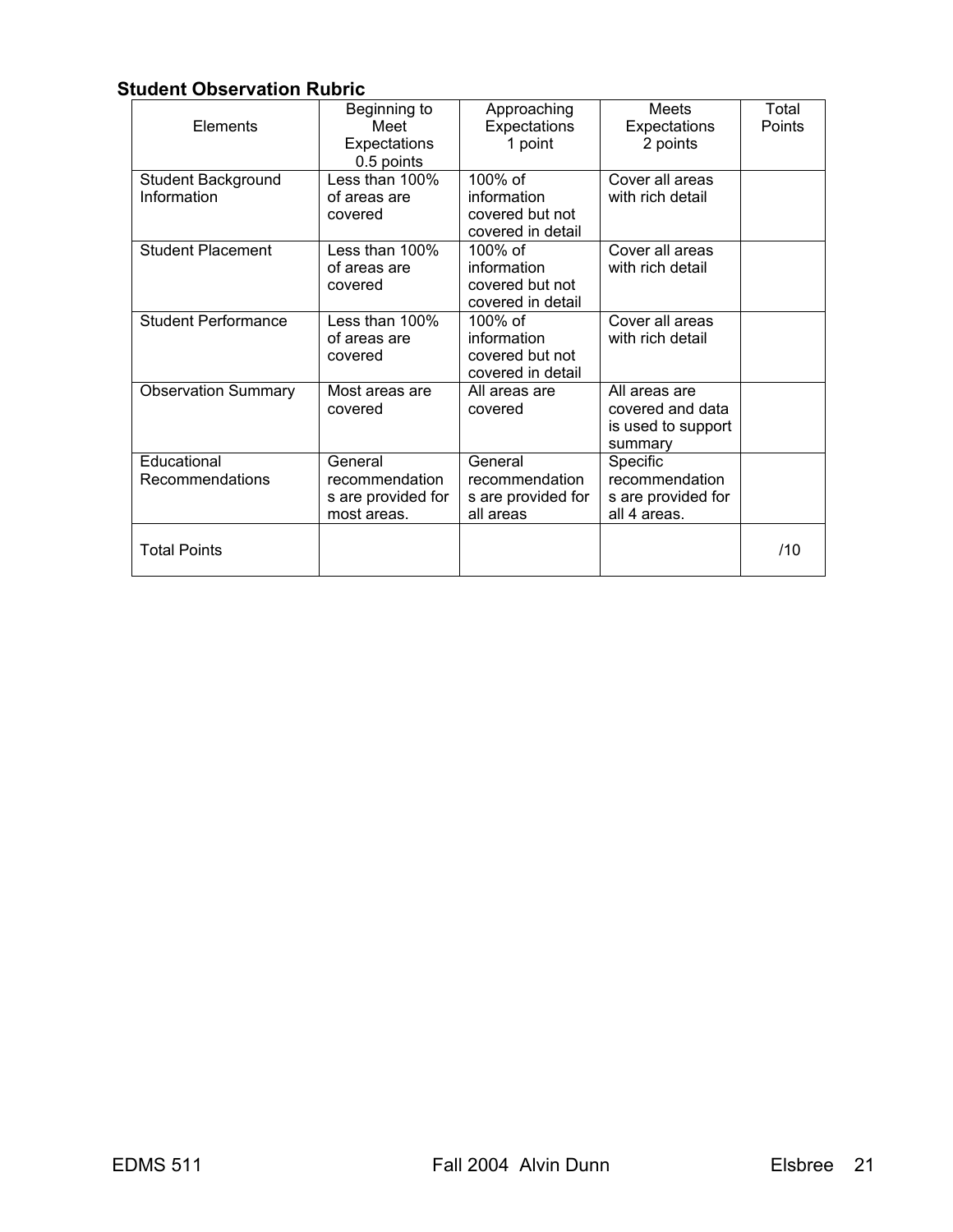**Learner Objectives:** Knowledge and skill in creating an electronic portfolio.

Assessment: Teacher candidates apply what they have learned from the required assignments to the TPE's designated in a cogent, first person reflection in TaskStream.

> Teacher candidates will include all necessary components in their final submission of the electronic portfolio.

| Resource(s):     | Title and necessary information:                                                                                                                                                                               |
|------------------|----------------------------------------------------------------------------------------------------------------------------------------------------------------------------------------------------------------|
| Internet Site(s) | http://lynx.csusm.edu/coe/eportfolio/index.asp<br>This will take you to the CSUSM COE website where you can get help with how to<br>create your electronic portfolio and information on the required elements. |
|                  | http://www.taskstream.com<br>This is the TaskStream home page where you will register for Taskstream and<br>return to when working on your electronic portfolio.                                               |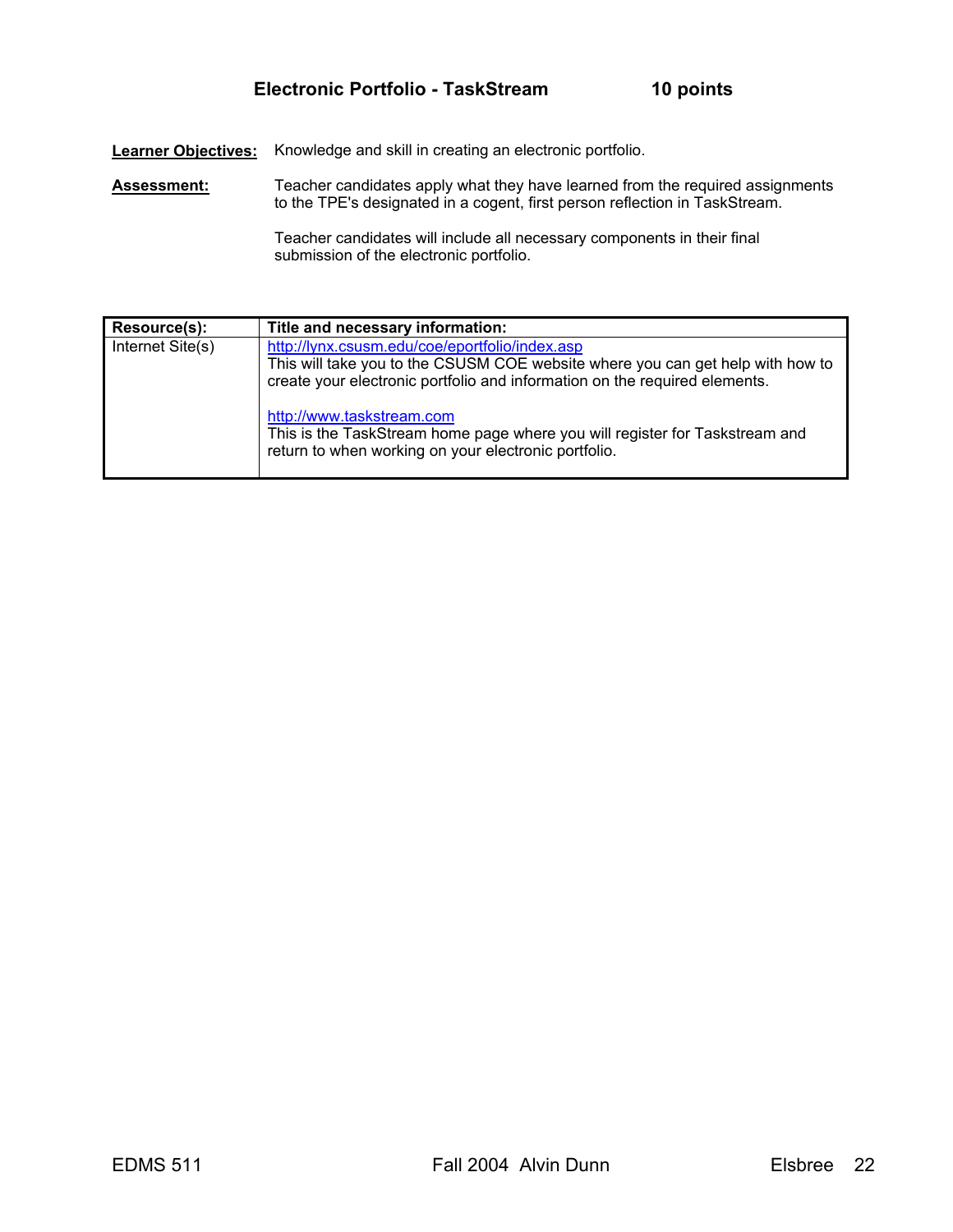**Learner Objectives:** Teacher candidates will be able to design a classroom management plan for students with diverse needs.

**Assessment:** Teacher candidates will write a classroom management plan that addresses all six levels of the discipline pyramid from prevention to individualized support plans. Teacher candidates will identify a minimum of three beliefs about teaching and learning and show how their beliefs are implemented in the strategies at each of the six different discipline levels. Students will be required to describe a minimum of 4 strategies at each pyramid level. 1-2 strategies at each level must cite a theory or discipline model.

**Preparation:** Before beginning assignment teacher candidates read the following resources and demonstrate the ability to complete the prerequisite skills.

| <b>Resources</b>  | Title and necessary information:                                                                                                                                                                                                      |
|-------------------|---------------------------------------------------------------------------------------------------------------------------------------------------------------------------------------------------------------------------------------|
| Textbook/chapters | Choate, J. S. (2000) Sucessful inclusive teaching ( $3^{rd}$ ed.). Needham, MA: Allyn &<br>Bacon. Chapters 14 & 15                                                                                                                    |
|                   | Thousand, Villa, & Nevin. (2002)." Discipline Pyramid," Creativity and Collaborative<br>Learning: The practical guide to empowering students, teachers and families, 2 <sup>nd</sup><br>ed. Baltimore, MA: Brookes Publishing. P. 143 |
|                   | Villa, Richard, & Thousand, Jacquelyn. (1995). Creating and inclusive school.<br>Alexandria, VA: ASCD. Chapter 3                                                                                                                      |
|                   | Charles, C. M. (2005). Building Classroom Discipline, 8 <sup>th</sup> ed. Boston: Allyn &<br>Bacon.                                                                                                                                   |
| Internet Site(s)  | Visit a website to research specific discipline/management approaches                                                                                                                                                                 |

Prerequisite skills:

- Teacher candidates are able to identify their beliefs about teaching and learning as related to student behavior.
- Teacher candidates are able to differentiate the six levels of the discipline pyramid
- Teacher candidates are able to use information about students' readiness range (skills, reading, thinking & information), learning profiles, interests, talents, and culture to determine appropriate discipline approaches (Thousand, Villa & Nevine)
- Teacher candidates are able to identify strategies to meet the needs of
	- o Students learning English (including differentiation for Beginning, Intermediate, and Advanced levels)
	- o Student that are accelerated learners a<br>
	o Students that need special education su
	- Students that need special education support under IDEA &/or ADA as referred to by Choate (2000), Villa & Thousand (2002)

### **Task Guidelines**

- 5. Identify a minimum of three core beliefs you have about teaching and learning and how those impact your classroom management plan.
- 6. Do 2 of the following activities:
	- a. Read 3 or more discipline theories/classroom management models from texts or websites.
	- b. Observe a classroom teacher and identify what their educational beliefs are and how they implement those beliefs in their management approach.
	- c. Interview a teacher about their educational beliefs and how they implement those beliefs in their classroom management plans.
- 7. Describe what strategies you will use at each of the six levels of the discipline pyramid from prevention to individualized support plans. Make sure your action plan implements your beliefs.
- 8. Cite 1-2 management strategies at each of the six different discipline levels.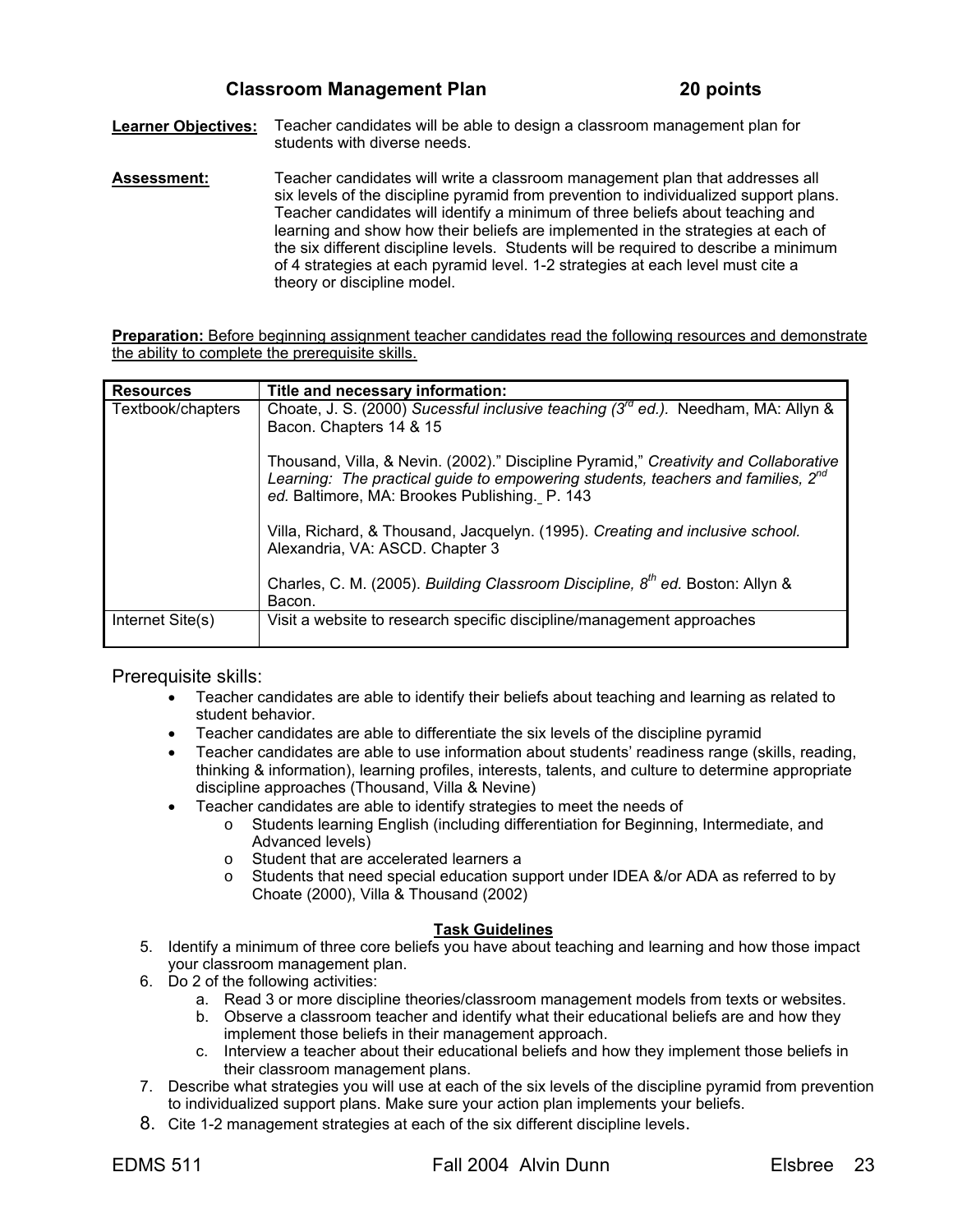## **Classroom Management Plan Rubric**

|                             | Approaching         | Meets             | Total  |
|-----------------------------|---------------------|-------------------|--------|
| Elements                    | Expectations        | Expectations      | Points |
|                             | 2 points            | 4 points          |        |
| <b>Educational Beliefs</b>  | Identify 1-2        | Identify 3        |        |
|                             | beliefs.            | educational       |        |
|                             |                     | beliefs, describe |        |
|                             |                     | how they will be  |        |
|                             |                     | implemented in    |        |
|                             |                     | your classroom    |        |
|                             |                     | management        |        |
|                             |                     | plan, and use a   |        |
|                             |                     | minimum of 2      |        |
|                             |                     | citations.        |        |
| Define your                 | Describe $1-3$      | Describe 4 or     |        |
| management plan             | strategies for      | more strategies   |        |
|                             | each level of       | for each level of |        |
|                             | discipline plan     | pyramid.          |        |
| Implementation of           | Some of your        | Each strategy is  |        |
| educational beliefs         | strategies are      | clearly linked to |        |
|                             | linked to your      | one of your       |        |
|                             | educational         | educational       |        |
|                             | beliefs.            | beliefs.          |        |
| Citations                   | 1 or less citations | 1-2 citations for |        |
|                             | for each area of    | each level of     |        |
|                             | pyramid             | pyramid.          |        |
| Organization of             | All areas are       | All areas are     |        |
| <b>Classroom Management</b> | covered, but not    | covered, a        |        |
| Plan                        | easy to locate.     | navigations       |        |
|                             |                     | system is well    |        |
|                             |                     | implement to      |        |
|                             |                     | allow reader to   |        |
|                             |                     | locate and        |        |
|                             |                     | comprehend        |        |
|                             |                     | each area of      |        |
|                             |                     | pyramid.          |        |
|                             |                     |                   |        |
| <b>Total Points</b>         |                     |                   | /20    |
|                             |                     |                   |        |
|                             |                     |                   |        |